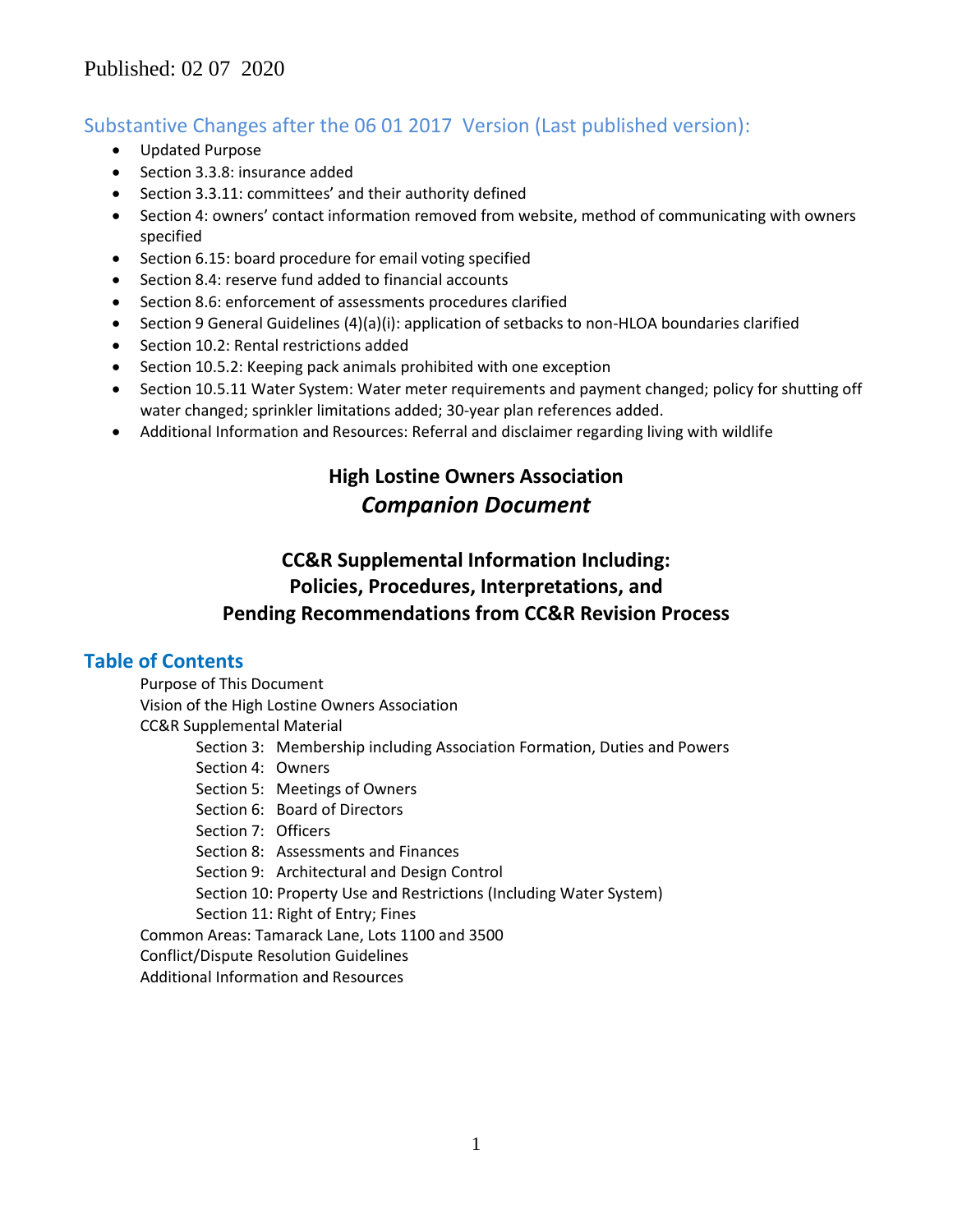## **Purpose of this document**

The Covenants, Conditions and Restrictions (CC&Rs) establish legal limits that accompany the deed to land within the High Lostine Subdivision. These CC&Rs reside at the Wallowa County Courthouse, and are the final, official authority (subject to state and federal laws) in settling issues and disputes regarding how the lots are developed and used. The High Lostine CC&Rs create an Owners Association, and authorize election of a Board of Directors to implement the CC&Rs. The Board accomplishes this by formally adopting policies and procedures, often using committees and owner membership meetings to gather input. The Board, and its officers and committees then implement the decisions.

In most situations, the CC&Rs are straight forward. The Board simply adds details and specificity for issues that are authorized in the CC&Rs. In a few situations, the CC&Rs are confusing, self-contradictory, or impractical. In these cases, Oregon law directs the Board of Directors to act in good faith for the best interests of all the Owners. The Board is prohibited from making decisions that flatly contradict the CC&Rs except in cases where the CC&Rs are not consistent with state or federal law, including court interpretations.

#### The purpose of this *HLOA CC&R Companion Document* is two-fold:

First, this consolidates the policies and procedures and decisions that the Board has adopted and implemented over its two decade history. By creating this document the association is formalizing these decisions and this experience in a single resource. The intent is to create a document that improves continuity, consistency and clear communication with the membership. Consolidating these decisions also makes it easier to manage updates and changes.

Second, in 2007 many owners contributed hundreds of hours to committees to recommend changes to the CC&Rs. For a number of reasons these were not formally adopted, though some of the work has provided guidance to subsequent committee and Board decision-making. This document includes

## TEXT BOXES FOR PENDING ISSUES

which reference the recommendations that remain under consideration for possible adoption. The CC&R and ByLaws Committee continues to seek member input and to recommend approaches to implementation. The purpose of including this material here in this *Companion Document* is to consolidate all past decision-making in a single source for member review and Board planning.

**WARNING:** This document references the original CC&Rs when necessary to provide a reference point for the interpretations contained in this *Companion Document*. However, **this document does not restate all of the CC&Rs**. All Owners should have a copy of the original CC&Rs and understand the restrictions on their lots. Material in this document is only included where elaboration of the CC&Rs has been necessary.

One last note on how this document was created. The formality of the Association's processes and procedures has increased as the HLOA has grown. The information contained here was originally compiled in 2017 from minutes and memories of the current and past officers. Specific language and the dates decisions were adopted are documented only for the more recent issues. The authors have summarized older decisions, but have not systematically reviewed all the old minutes for specific language.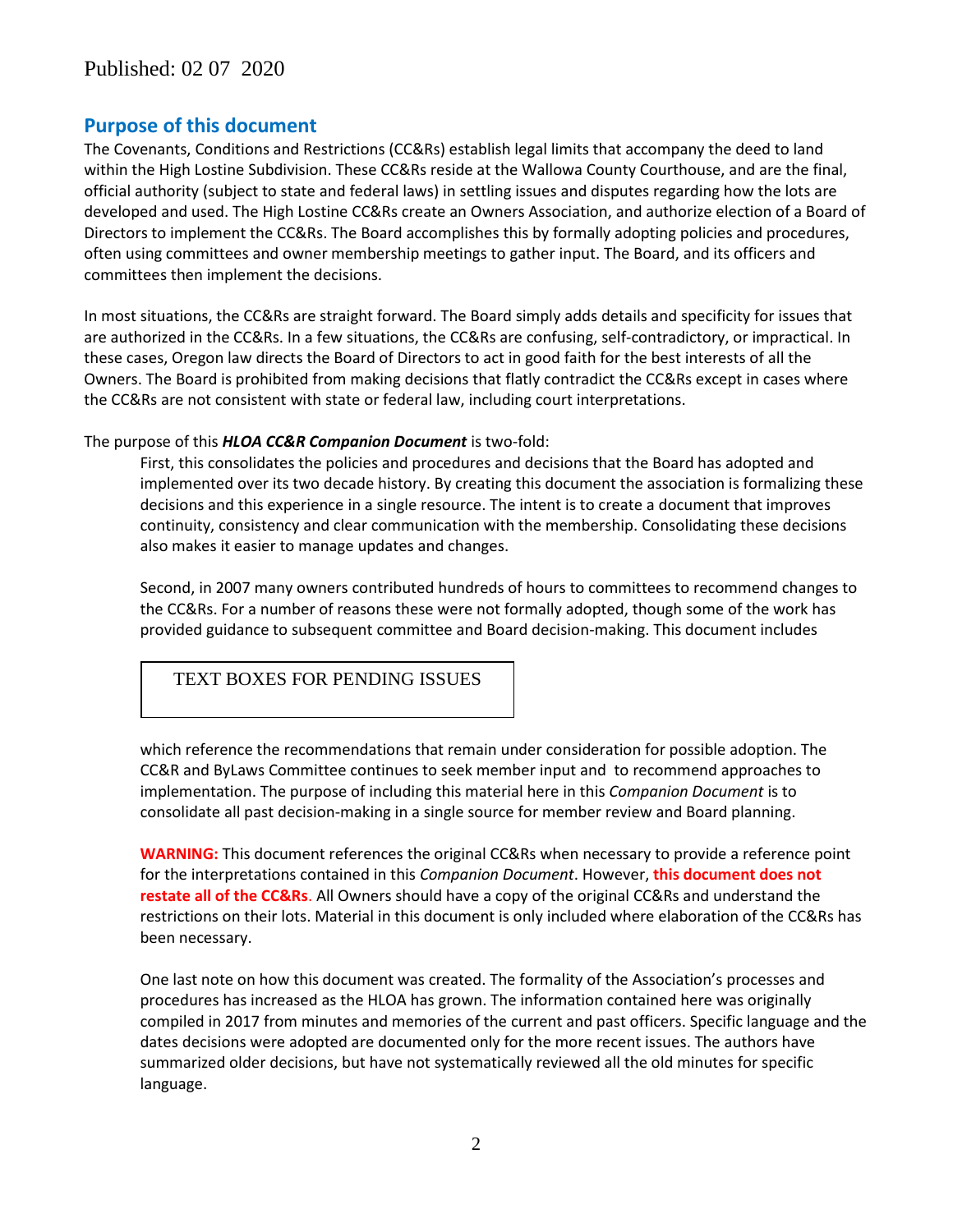Homeowners are encouraged to be thoroughly familiar with both the original CC&Rs and this *Companion Document*, and to bring any issues or concerns to the Board.

## **Vision Statement**

We, the residents of the High Lostine Subdivision, value the natural beauty of the Lostine River Valley with its mountain vistas, forests, abundant wildlife, and pristine river. In part, these most cherished values result from and bind us to the Eagle Cap Wilderness and Wallowa County. We have an obligation to protect and preserve this beauty for future generations. Therefore, we will add to our property values through responsible stewardship with respect and tolerance for the diversity of all our neighbors -- human and others. We want to protect the investment we have made in our property through good stewardship as development proceeds. We promise to abide by our Covenants, Conditions and Restrictions (CC&Rs) and work through our differences as neighbors and friends, honestly and openly, remembering how fortunate we are to be a community at the edge of the wilderness.

## **CC&R Supplemental Material**

### **CC&R Section 3: Association Formation**

3.3.8: The HLOA purchases minimum policies for directors-officers and liability insurance. Payment source may be the general assessment or the water assessment as funds are available.

3.3.11: Committees function under the supervision of the Board. The Water Committee and Architectural Control Committee have decision-making authority formally delegated through written procedures which include provisions for owners to appeal decisions to the Board. The Web Committee, the CC&Rs and Bylaws Committee, the Weed Committee, the Fire Preparedness Committee, and the Tamarack Lane Committee are advisory to the Board. From time to time the Board appoints ad hoc committees. All owners are STRONGLY encouraged to participate on committees.

### **CC&R Sections 4: Owners**

Contact Information: The Association Secretary is responsible for maintaining a list of current owners and their mailing address, consistent with the records filed at the Wallowa County Courthouse. In addition owners are requested to voluntarily provide phone and email contact information to the secretary to enable emergency contact and to save mailing costs. The detail contact list is available to all members but will not be sold or given to any non-members.

Procedures for Welcoming New Owners: The President, Treasurer, Water Manager and Secretary need to be informed about any new owners. The Secretary sends a welcome packet directing the owners to the website, emphasizing the importance of following the CC&Rs and highlighting information about the water system and procedures and restrictions regarding any development or building on lots.

#### Communication with Owners:

Website: The *HighLostine.com* website is managed by an owner volunteer under direction of the Board. The President, Committee chairs and the secretary are responsible for giving the content to the webmaster.

Post Office Box: HLOA maintains a post office box for official correspondence, and the officers are responsible for picking up mail and distributing it appropriately.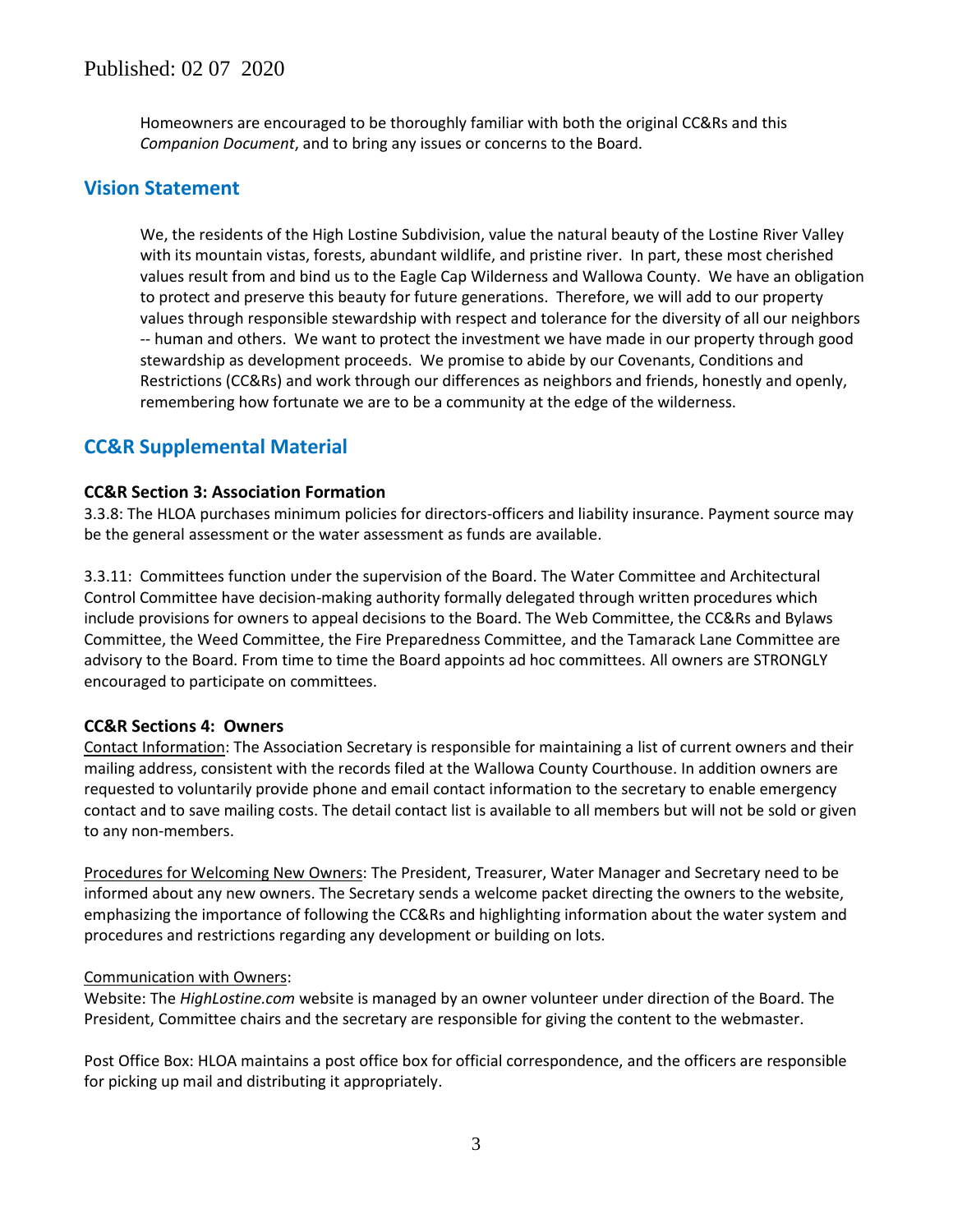### **Policy for Method of Communicating with Members (Approved 4/13/2018)**

#### **Formal Communications**

- **Invoices for assessments**. The Treasurer sends all invoices by US Postal Service paper mail. (See Section 8 regarding late payments.)
- **Meeting notices.** Notice of annual meeting with the agenda, additional reports, map, list of owners, and previous minutes.
	- $\circ$  Send the information by email to people who have provided an address, requesting confirmation of receipt by *(date)*
	- o Send follow-up to selected people who are known to read email
	- o Mail a paper copy to those who don't respond.
- **Notice of individual violations** are delivered as paper mail either in person and/or by US Postal Service.
- **Legal action notices** are sent by certified mail.
- **Ballots.** Electronic communication is never used. See separate procedures in Section 5.1.4.
- **Documentation**. All formal communications are recorded with the HLOA records

#### **Informal Communication**

Newsletters and updates may be sent by the directors, officers and committees to people with email addresses on file. These are not recorded with the association records.

#### Membership and Voting:

The person or people who own one or more lots in the subdivision are considered ONE owner and have a single membership and a single vote in most association matters. In the case of an association member who owns more than one lot, the owner has one vote per lot owned for two matters: electing Directors to the Board and for changing the CC&Rs.

#### **CC&R Section 5: Meetings of Owners**

5.1 The Membership meets once per year to elect the Board, to learn about Board and committee activity, and to provide advice and input about issues. The date for the meeting is set in the preceding fall by the board, usually held in late April or early May. (The meeting is required to be held before June 27.) The meeting date is posted on the website. Attendance of all lot owners is strongly encouraged. The annual meeting is usually accompanied by a work party and a potluck to encourage all owners to be engaged in maintaining our common assets and sense of community. Guest speakers are sometimes invited to discuss issues relevant to owners.

5.1.3 The secretary provides a model proxy with the meeting notice, along with instructions for how it should be filed.

The CC&R Committee proposed adding a restriction that someone who is not an owner may not hold more than one owner's proxy. This has not been acted upon, and may require a CC&R change. The issue has not been a problem in recent years.

5.1.4 The interpretation of "quorum" is ambiguous. For the purpose of electing the five Directors, a quorum is the presence of or proxy for owners of 33% of lots. For other purposes a quorum is 33% of the owners. Oregon statute provides a procedure for owners associations to proceed with decision making in the absence of a quorum. As required, the Secretary includes a reference to this procedure in the meeting notice. Obtaining a quorum at the annual meeting has not been a problem in recent years.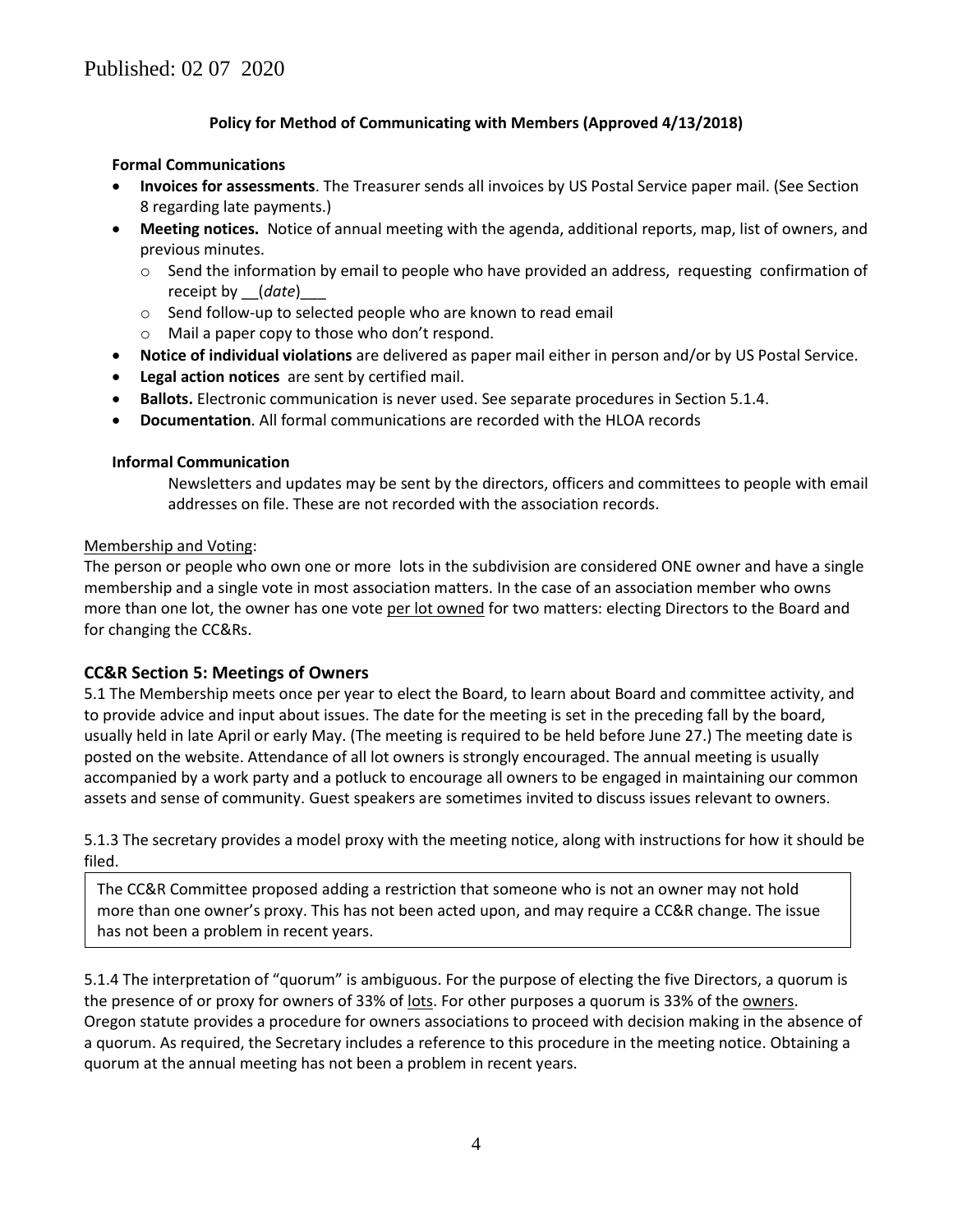### **Ballot in lieu of a meeting**

Oregon law provides a mechanism for owners associations to vote by mail rather than in a face-to-face meeting. This is important to the HLOA because so many members do not reside locally. Following is the HLOA procedure:

Procedure for Voting by Ballot in Lieu of Meeting (appvd 11/20/2016)

- This procedure shall be used when a vote during a meeting of the association is not practical, e.g. when the percentage of votes required exceeds the number of owners usually in attendance at a meeting, or at any other time the Board determines it is appropriate.
- ◆ The CC&Rs specify when owners are entitled to a single vote versus a vote for each lot owned. Ballots shall be uniquely prepared for each lot or each owner as appropriate, with a signature line and affidavit for the owner to certify that they are entitled to cast the vote(s). Return envelopes will also uniquely indicate the lot number(s) on the outside to facilitate tracking and reminder calls.
- Voting information, instructions including a date by which the ballot is to be returned, a stamped return envelope to the association's Lostine post office box, and the unique ballots, shall be sent to all owners by first class mail by the secretary.
- The Board may ask volunteers to contact all owners who have not returned ballots in a timely manner to encourage full participation. In the event a ballot was not received or is lost by an owner, the Board may send second ballots.
- $\bullet$  Ballots will be held, unopened, by the person picking up the mail at the Lostine post office until such time as the president determines they will be counted. In no case shall that date be more than 30 days after the date the ballot was due.
- Votes will be counted by a committee composed of the association president, an owner not serving on the Board of Directors, and an association officer, on a date agreeable to all.
- The names of voting owners, and the total results, shall be officially recorded, but not how individual owners voted. Any owner may request to be present when votes are tallied by contacting the association president by phone.
- In order for a ballot to be counted the ballot must have a signed affidavit and must be postmarked no later than the day the count takes place.
- The secretary shall prepare minutes for "Ballot in Lieu of a Meeting" listing the names of owners returning ballots and the final vote tally for approval by the Board. This shall constitute "written approval of (*specific percent*) of the membership" as required by the CC&Rs. (The relevant percent is determined by the type of vote.) These minutes will be kept with the corporate records and be made available to the membership. After approval of the minutes by the board the ballots will be destroyed.
- In unusual circumstances, or at the initiation of a request from 10% of the members before the ballots are counted, a secret ballot procedure may be administered. In the case that a secret ballot method is chosen prior to mailing, the signature affidavit will be attached to the outside of a second security envelope, rather than to the ballot itself. In the case that a secret ballot method is chosen after ballots are mailed, an additional party will be responsible for opening the envelopes and giving the ballots to the counting committee with the identifying information removed.

### \*Note:

Oregon law requires a secret ballot only if 10% or more of the owners request a secret ballot within proscribed time frames after notification that a vote will be taken. In general the HLOA expects owners to be willing to share their votes and views with others.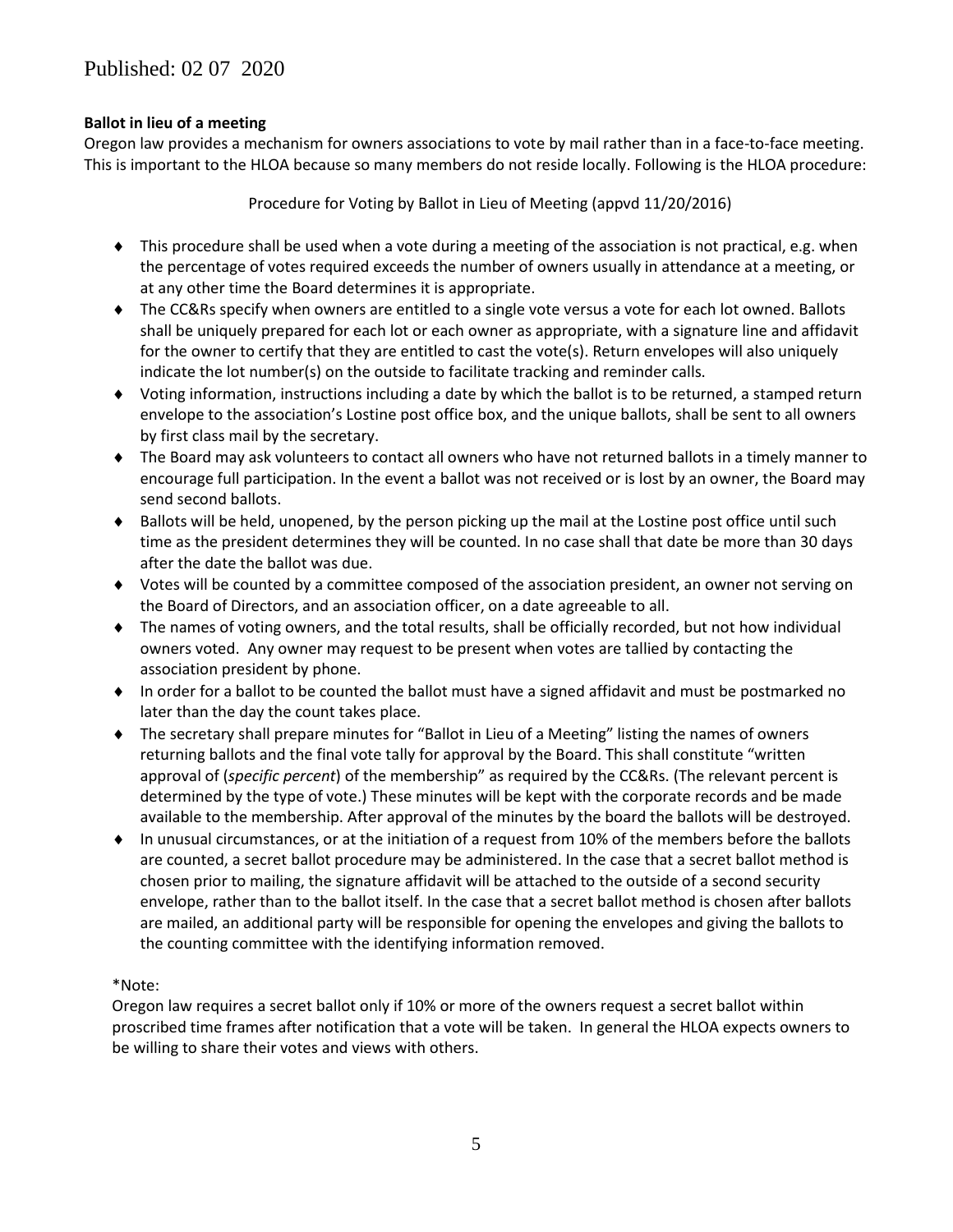## Published: 02 07 2020

### **CC&R Section 6: Board of Directors**

The Association acts through the Board. The Board attempts to make all its activities open to the membership, while also respecting the privacy of individual owners. Discussions of individual owners, such as financial issues and complaints, do not include names or lot numbers in the minutes except in sealed envelopes accompanying the minutes. Confidential correspondence is also kept in sealed envelopes with the minutes. The Board distributes an annual summary of its decisions to the membership for informational purposes. Minutes are not routinely distributed to the membership, but upon written or email request, the Secretary will make minutes available to a member after screening them for confidential issues.

6.3 The HLOA encourages a mix of resident and non-resident owners to serve on the Board at the time of election or when filling vacancies to encourage representation of all interests.

6.6 The Board meets immediately after the annual membership meeting to elect the President, Secretary and Treasurer and to appoint committee chairs. This fulfills the required "official annual meeting of the Board". In addition the Board meets immediately prior to the annual membership meeting and once in the fall. The Board may hold additional meetings as business requires.

6.11 Proxies. The Directors serving on the Board are accountable to the membership for their decisions. Although the CC&Rs permit Directors to vote by proxy, this is not permitted by Oregon law. How each Director votes on every issue is included in the minutes.

6.15 Voting by EMail.

#### **Procedures for Board Voting by Email** (Appvd 04/13/2018)

The HLOA board may vote by email when a decision is required in a timely manner and the board is unable to convene in-person prior to the next scheduled meeting. Voting by email is not optimal, thus its use will be limited to the following criteria:

- Urgent issues that cannot wait until the next scheduled board meeting,
- Sufficient discussion has already occurred,
- Issues limited in scope and complexity that require little discussion,

The following procedures must be followed for the vote to be considered valid:

- 1. The issue (or motion) is presented to all board members simultaneously via a group distribution including directors and officers.
- 2. An opportunity for discussion with a time limit is given before or after a motion is presented. All members must be copied on all questions or comments. Board members must use "reply all" so that all discussion is transparent and it must follow the same email thread.
- 3. Once the discussion has concluded, the issue should be brought to motion and seconded with a confirmation by the president or secretary.
- 4. A new email thread should be started. The subject/title of the new thread should follow the format, "Motion on xxxx." The full motion must be written in the email with a deadline for voting included.
- 5. Members vote by replying Yes, No, or Abstain. Members must "reply all" when voting. If a board member fails to respond or vote, then the issue cannot be taken up by email and must be moved to an in-person meeting.
- 6. The secretary will confirm whether the action has passed or failed by email to all directors.
- 7. If the decision is unanimous the motion passes. If it is not, then it fails or can only be taken up again at an in-person board meeting.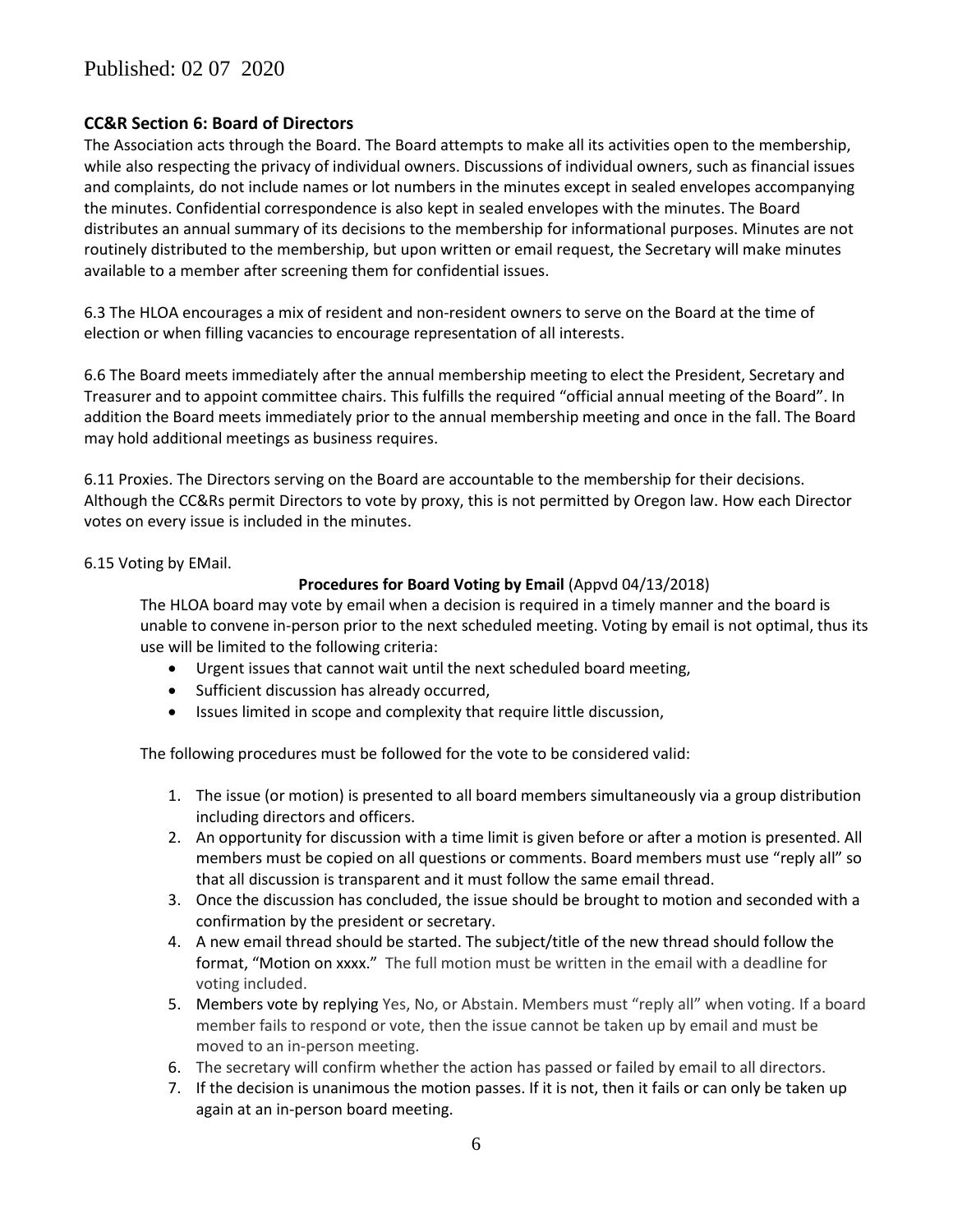8. The results of the vote will be read into the minutes at the next scheduled board meeting.

6.19 Board members are notified of meetings via email unless they have notified the President and Secretary that written notification is necessary.

### **CC&R Section 7: Officers of the Association**

7.1 In order to reduce the burden on our volunteers the Board splits the duties of the Secretary as authorized in the CC&Rs into two separate positions: Secretary and Treasurer. The Board traditionally appoints non-Directors to these two officer positions.

7.6 The directors and officers and committee chairs are reimbursed for their expenses, but are not otherwise compensated.

7.9 The Board does not issue certificates of membership because of our small size. In the event of a conflict regarding ownership, the county records prevail.

## **CC&R Section 8: Assessments**

8.1 The General Annual Assessment amount is set by the Board in the fall to cover the expected expenses for the next calendar year. The Board maintains only a small additional balance in this general fund. General assessment invoices are mailed by the Treasurer in January. Traditionally the assessment has been \$100-\$150 per year. \$150 is the maximum allowed in CC&Rs.

The CC&R committee recommended that the maximum allowable amount be allowed to increase up to 5% per year. This would require a formal CC&R change.

8.2 Special Assessments. By written ballots the owners have authorized special assessments of various amounts to support the maintenance and operation of the High Lostine Owners Association water system. The current assessment (approved 02/2016) authorizes the Board to set two annual fees: (a) base-rate-per-lot water fees and (b) water-usage fees. The amount of the fees are set as reasonable and necessary to ensure the long-term functioning of the water system, and to comply with all laws and regulations as the community grows. The Board is required to annually report to the Owners on all water expenditures and the rationale for setting each assessment. This is usually done at the annual membership meeting. The Board sets the rates in the spring based on budgets and recommendations from the Water Committee. The base amount is due from owners in June for the next 12 months; the use amount is billed retrospectively for April 1 to March 31. The Board sets rates at a level that will cover operating expenses, prepare for emergency breakages, invest in capital improvements, and contribute to a reserve fund for long-term system needs.

The CC&R committee discussed, but did not decide, on a proposal to change the requirement for voting on special assessments to one vote per lot owned, rather than one vote per owner. This would require a formal CC&R change.

8.4 Record of Assessments. The secretary is responsible for recording the authorization of assessments in meeting minutes, which are kept with corporate records at the office of Baum Smith, LLC, in La Grande. The treasurer keeps records of expenses, assessment payments and deposits funds in separate bank accounts for (a) general funds, (b) water system and (c) water system capital reserve funds. The Treasurer reports revenues and expenditures to the Board semiannually, and to the membership at the annual meeting. The Treasurer assures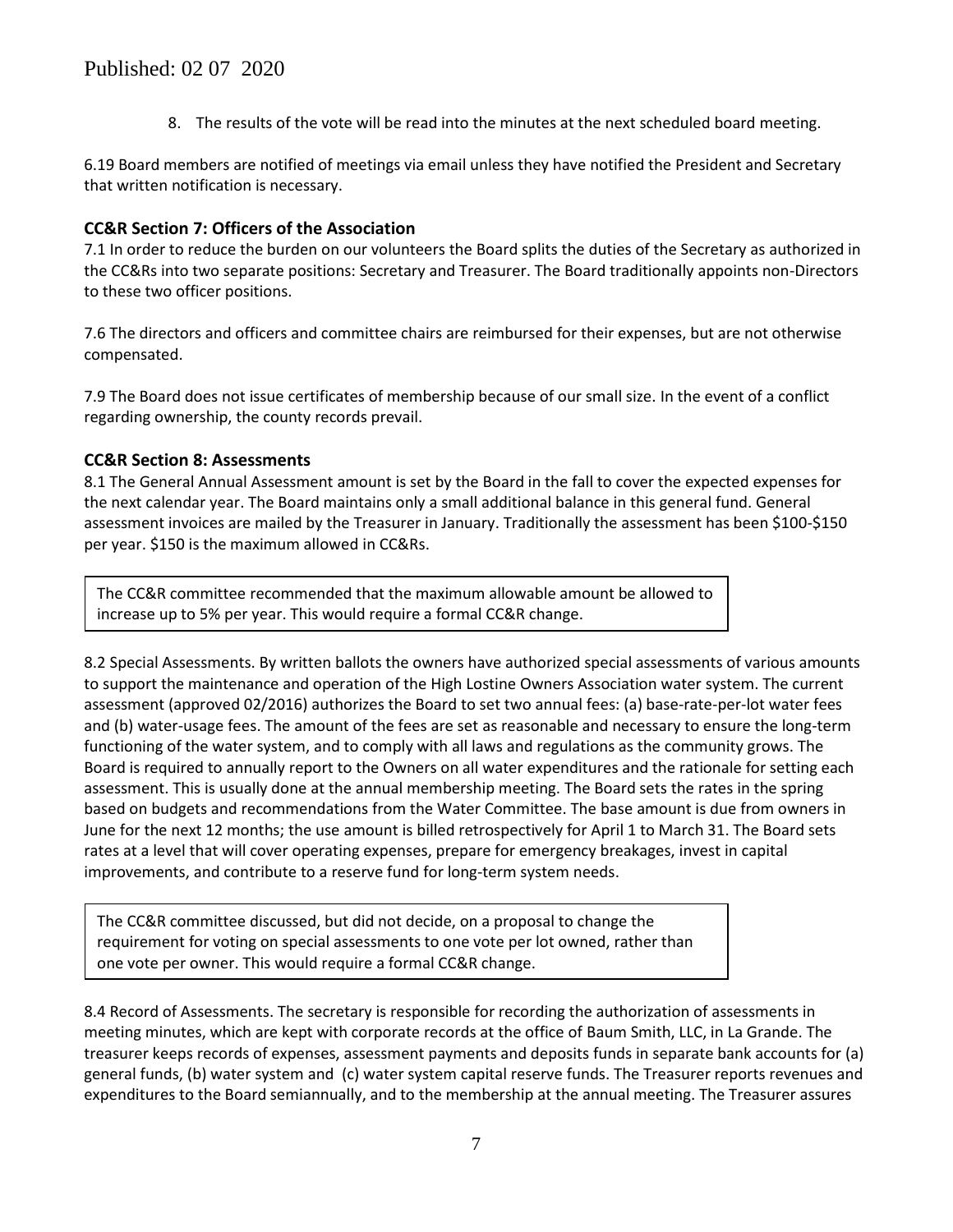## Published: 02 07 2020

that property taxes are paid on HLOA common lots and that the HLOA accounts are reviewed annually by a qualified bookkeeper.

8.6 Enforcement of assessments. The Board attempts to accommodate reasonable requests to delay payments based on hardship. The Board also acts as a good steward on behalf of the entire ownership by collecting all of the payments that are owed. Reconciling these two principles is a delicate balance requiring diplomacy and respect. Following is the Boards enforcement schedule.

#### **Overdue Assessments Policy Revised (**Approved 02 02 2020)

Assessments to members are due 30 days after an invoice is sent. For assessment invoices to members that are more than 150 days past due the HLOA will apply an additional "Late Payment Penalty Fee" of 10% of the original amount of the unpaid invoice(s). The Board may waive this fee if the owner responds within 30 days to pay the outstanding amounts and/or to work out a payment plan with the Treasurer. If an owner fails to make payment or a payment plan within 30 days, an additional "Late Payment Penalty" equal to the original penalty will be cumulatively added to the balance due every month. Implication: after the original150 days plus 10 "late billing" months the owner's amount due will be twice the original amount. The Board may take more aggressive measures, such as adding interest and collection costs, and/or filing a lien if the cycle continues unaddressed by the owner.

| Da       | <b>Formal</b>  | <b>Content</b>                                                                                                                                                                                                              | Warning                                                                                                                                                                                                                   | Late                                                                  | <b>Postal</b>                |
|----------|----------------|-----------------------------------------------------------------------------------------------------------------------------------------------------------------------------------------------------------------------------|---------------------------------------------------------------------------------------------------------------------------------------------------------------------------------------------------------------------------|-----------------------------------------------------------------------|------------------------------|
| y        | <b>Sender</b>  | "This is your"                                                                                                                                                                                                              |                                                                                                                                                                                                                           | <b>Payment</b><br>Charge<br>(Additive)                                | Tracked/<br><b>Certified</b> |
| 1        | Treasurer      | Original Bill. Due in 30 days.<br>Please pay promptly or request a<br>payment plan                                                                                                                                          | None                                                                                                                                                                                                                      | None                                                                  | <b>No</b>                    |
| 60       | Treasurer      | Polite Reminder. Offer payment<br>plan. Need a response within 30<br>days                                                                                                                                                   | To avoid late payment penalty<br>fees please pay promptly                                                                                                                                                                 | None                                                                  | <b>No</b>                    |
| 90       | Treasurer      | Second reminder. Offer payment<br>plan. Need a response within 30<br>days                                                                                                                                                   | Please avoid the 10% late<br>payment penalty fees.                                                                                                                                                                        | None                                                                  | <b>No</b>                    |
| 120      | Treasurer      | Final request for late payment.<br>Offer payment plan. Need a<br>response within 30 days                                                                                                                                    | Referring to Board for collection.<br>This will result in late payment<br>penalty fees of 10% of your<br>invoices that are >150 days in<br>arrears (\$xxx)                                                                | None                                                                  | Yes                          |
| 150      | "The<br>Board" | Notice of implementing late<br>payment penalty charges. (\$xxx)<br>has been added to you bill. This is<br>10% of outstanding invoices >150<br>days. Offer payment plan. Fine will<br>be waived if you respond in 30<br>days | This same late payment penalty<br>fee (\$xxx) will be additionally and<br>cumulatively added every month<br>your account remains in arrears.<br>Also provide warning if new<br>invoices are reaching the 150 day<br>mark. | 10% of<br>original<br>invoices<br>that are<br>>150 days<br>in arrears | Yes                          |
| 180      | "The<br>Board" | Second notice of escalating late<br>payment penalty charges. (\$xxx<br>+ \$xxx=\$yyyy) has been added to<br>you bill. This is + 10% of original<br>invoice amounts added last month<br>plus an additional 10% (total 20%),  | Your bill will continue to increase<br>\$xxxx every month you fail to take<br>action.                                                                                                                                     | + 10% of<br>original<br>invoice<br>amounts<br>(total<br>20%)          | <b>No</b>                    |
| EТ<br>C. | "The<br>Board" | Third notice etc.                                                                                                                                                                                                           | Etc.                                                                                                                                                                                                                      | Etc.                                                                  |                              |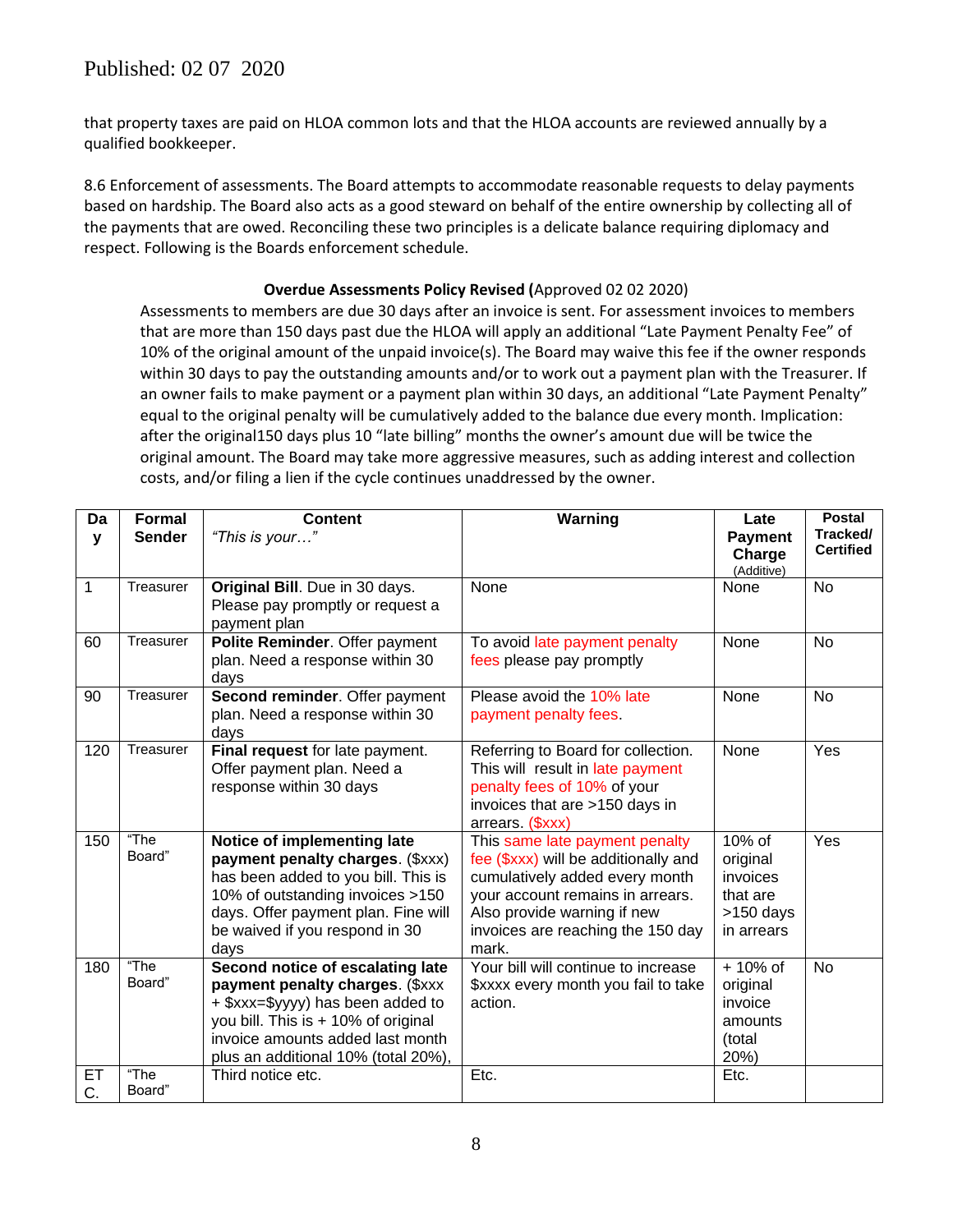Implementation Notes:

- The Treasurer has some flexibility if exact number of days must vary. The Treasurer is encouraged to enlist a second party to help with billing if necessary to keep a consistent billing schedule.
- Treasurer may add phone calls and visits to encourage payment if productive.
- The Board has latitude as to what constitutes a satisfactory "payment plan". Considerations may include whether this is a primary residence, known health and financial hardships, past payment history, responsiveness, cooperation and other factors.
- Penalties may or may not be retroactively waived in certain circumstances depending on owners' good faith efforts and special hardship.
- As new invoices become >150 days late, 10% of these amounts are added to the monthly "Late Payment Penalty Fee" for that owner.

The Board has policies for not charging for water use due to a leak in an owner's service line, shutting off water when a leak is identified, and for shutting off water due to non-payment of water assessments. See Section 10.5.11 below.

## **CC&R Section 9 Architecture and Design Control**.

The Architecture Control Committee (ACC) is an important committee that the Board authorizes to carry out duties of the HLOA. The chair and members are appointed each year with attention to representing the range of views held by the membership. The chair regularly reports activity to the Board and the membership. The ACC is not authorized to make new guidelines without Board approval. In the event that applying and/or enforcing the guidelines addresses new issues, becomes controversial or is adversarial, the issue is directed to the Board for policy development or other action. The ACC meets as needed (in person or electronically) to review and respond to applications in a timely fashion specified below in the procedures.

As authorized in the CC&Rs the ACC has advised the Board to adopt a number of guidelines and procedures for implementation. The Committee keeps th[e www.HighLostine.com](http://www.highlostine.com/) website up-to-date with contact information, forms and notices. Following are the items that have been approved by the Board to guide the Committee in carrying out its duties. Only the **additions** to the CC&Rs are included here; there are numerous other restrictions contained in the CC&Rs.

Architectural Control Committee: Intent, Guidelines, and Process (Revised May 2012)

### **Statement of Intent.**

The intent of the ACC is to ensure that all lot improvements (a) reflect adequate quality of construction, (b) utilize Northwest-style materials and colors that blend with the natural surroundings, (c) are compatible with existing structures on the applicant's lot and the High Lostine in general, and (d) honor property use restrictions set forth in the High Lostine Covenants, Conditions, and Restrictions (CC&Rs). Homeowners have a responsibility to review these documents prior to submitting an application to the ACC and prior to making improvements.

#### **General Guidelines for Construction of Improvements.**

1. The ACC shall receive an application prior to improvements to a lot, which are defined here as all structures (residence, parking structure, shed, and other outbuildings), fences or other screens, and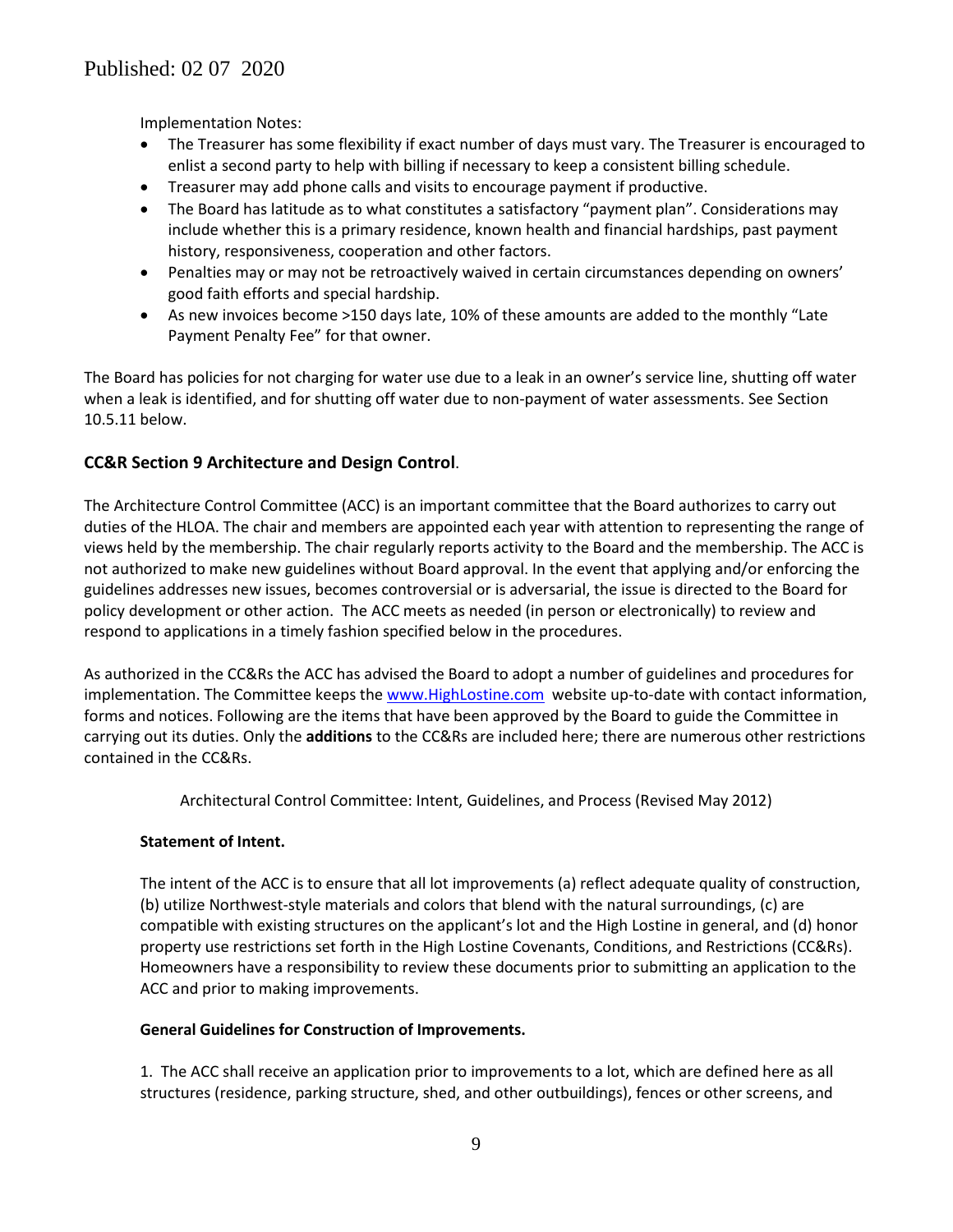exterior lighting. The term "improvements" refers to both new construction and modification of existing structures. The term "application" in this document refers to "Application for ACC Approval of Lot Improvements and Building Plans" (se[e www.HighLostine.com](http://www.highlostine.com/) for forms).

2. The Wallowa County Planning Department (WCPD; phone [541-426-4543](tel:541-426-4543)**)** should be contacted for the proper permit(s) when construction is being planned. WCPD should be consulted for all improvements, including those that do not require a contractor (e.g, installation of prebuilt sheds, wood storage units, etc). Floor plan and elevations submitted to WCPD can also be used when submitting an application to the ACC. Approval by the County does not imply or guarantee approval by the ACC, as High Lostine regulations and guidelines may be more restrictive.

3. Hookup to the High Lostine water system may occur before or during new construction or the addition of improvements. However, owners are reminded that an "Application for Connection to the High Lostine Community Water System" (Section 10.5.11) must be submitted and approved prior to a water hookup.

4. The following restrictions also apply to improvements (see the application and below for complete details).

- (a) All improvements except for lot perimeter fences are to be set back from lot boundaries (measured at right angles) a distance of at least 25 feet and from the high-water mark of streams and rivers a distance of at least 100 feet.
	- (i) The 25 foot setback for structures applies only to lot lines between HLOA neighbors, and not to the outside property boundaries. For outside property boundaries with non-HLOA land owners the county, state, and federal law, rules and regulations apply. The HLOA has no role in interpreting, monitoring or enforcing these boundaries. (Appvd 9/2017)
- (b) The majority of the structure must have a roof pitch of 4/12 or greater.

(c) The height of any structure cannot exceed 32 feet from the highest point of grade (backfill or terrain contacting the foundation).

(d) Fences should consist of natural materials native to, or consistent with, the natural environment, such as poles, boards, stonework, or a combination thereof.

5. In all cases, owners should be considerate of their neighbors. Any RVs, equipment, tarp-covered wood piles, garbage cans, tanks, and similar items should be placed in the least obstructive point in terms of visibility to neighbors and roadways. Please use restraint in the wattage, number, and utilization of exterior lights, and use reflectors that direct light downward.

### **ACC interpretations of the CC&Rs** (Approved 04/28/2000)

The Architectural Control guidelines in the CC&Rs for the High Lostine Owner's Association provide general language related to maintenance of the appearance of lots that is open to interpretation by the ACC. The decisions described below were made 1) in light of the perceived intent of guidelines, 2) to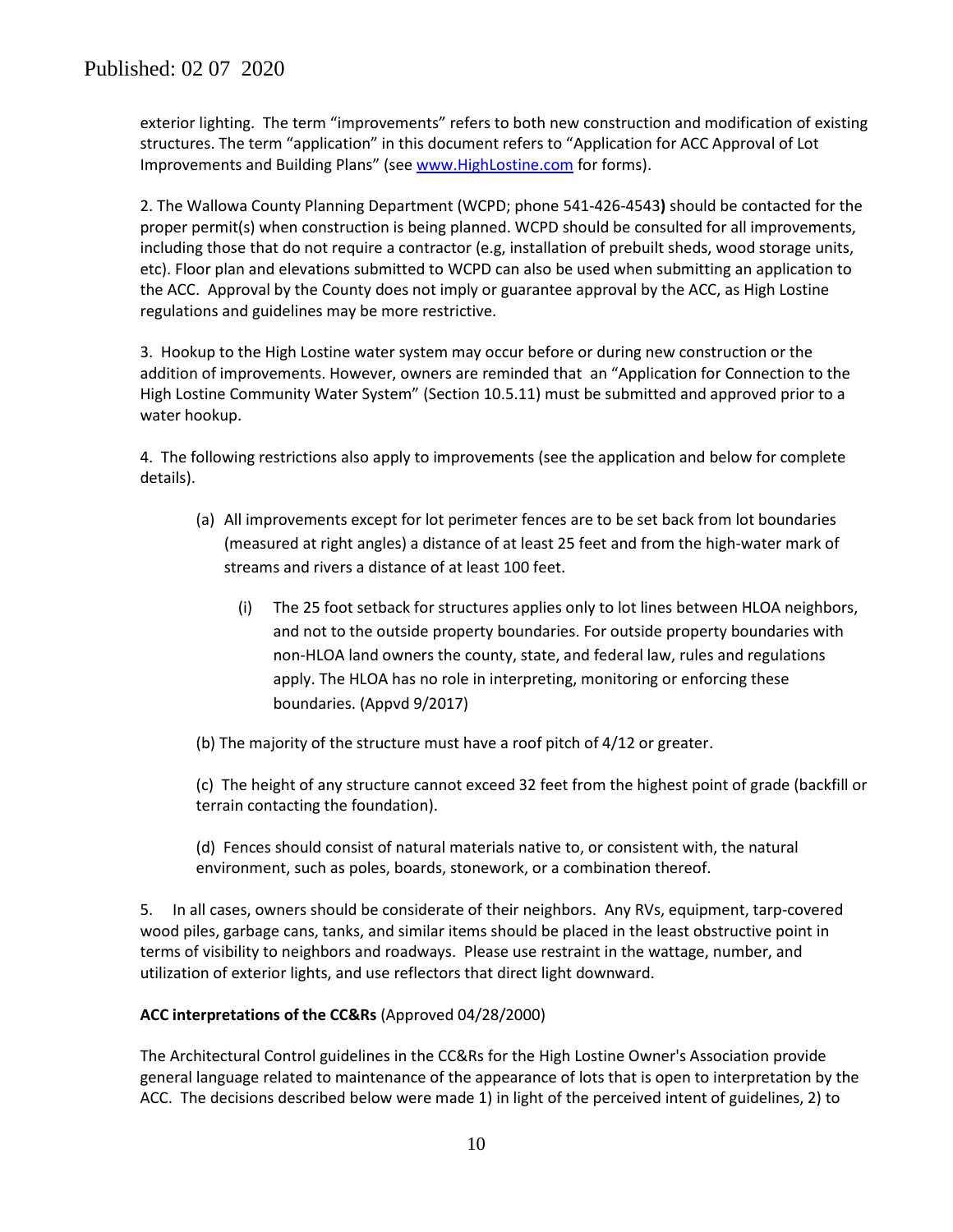extend these guidelines with some specificity where it appeared warranted, and 3) to modify the guidelines where their intent appeared contradictory to the safety and best interests of the subdivision and the surrounding forest.

1. Trailers, fifth wheels, campers, tractors, and non-routinely used vehicles. Every attempt is to be made to keep trailers, fifth wheels, campers, tractors, and non-routinely used vehicles as inconspicuous as possible so as not to negatively impact the natural beauty of the forest surroundings and the residential atmosphere of the neighborhood. Whenever possible, some form of visual screening is to be created by either evergreen natural plantings or by manufactured materials of matching or harmonizing color to the natural surroundings.

If unable to effectively provide such screening, trailers, fifth wheels, campers, and non-routinely used vehicles are to be parked behind or beside the main structure on the lot so as to lessen the visual impact from the public way. Any constructed protective structure for such vehicle(s) is also to be located adjacent to the main structure on the lot to lessen the visual impact from the public way, and must be approved by the ACC.

It is understood that such vehicles often require level ground or creation of a pad. Owners are therefore encouraged to submit pad or footprint plans with their main dwelling building plans to the ACC prior to construction. Owners of existing dwellings must also submit plans of vehicle storage structures for ACC review. Please feel free to consult a member of the ACC in advance should you have any questions or concerns.

2. Wood and metal signs. The CC&Rs indicates that signs are to be small and unobtrusive and the language might be interpreted to limit the type of material used in such construction. The CC&Rs do state that there should be no more than one sign per lot. The ACC has interpreted this prohibition as pertaining to the posting of commercial signs as no business is to be established within the development. In the survey, several homeowners identified that their signs might be in violation of this rule. These were signs identifying the owners and the address and signs indicating that there should be no trespassing or similar warnings (e.g. beware of the dog). In the opinion of ACC such signs are deemed acceptable as long as they are of a size deemed reasonable for these purposes and they are not lighted in any way.

Generally, signs identifying the owners would be posted at or near the entrance to the lot and may be constructed of wood or metal. The ACC would rather not be proscriptive on size, but would be happy to consult with any homeowner that has a question. Having placed a sign to identify the owners will still allow the posting of an additional signs for purposes of warning (e.g. no trespassing, beware of the dog). However, these additional signs should be confined to a single post or tree near the entrance to the lot.

3. Stand-alone metal gates. The CC&Rs make provisions related to fencing, but are not specific with respect to gates. Several homeowners have placed gates, most frequently made of metal, in the absence of fencing. Our records do not show that the ACC had been approached about the gates. The ACC has determined that the gates present as of April 1, 2002 were of a type and style similar to that used by the U.S. Forest Service and would be considered acceptable in the future. That is, a gate must be unobtrusive, simple, and be of natural (green, brown, earth tone) color if painted. Gates must be maintained in good repair and appearance.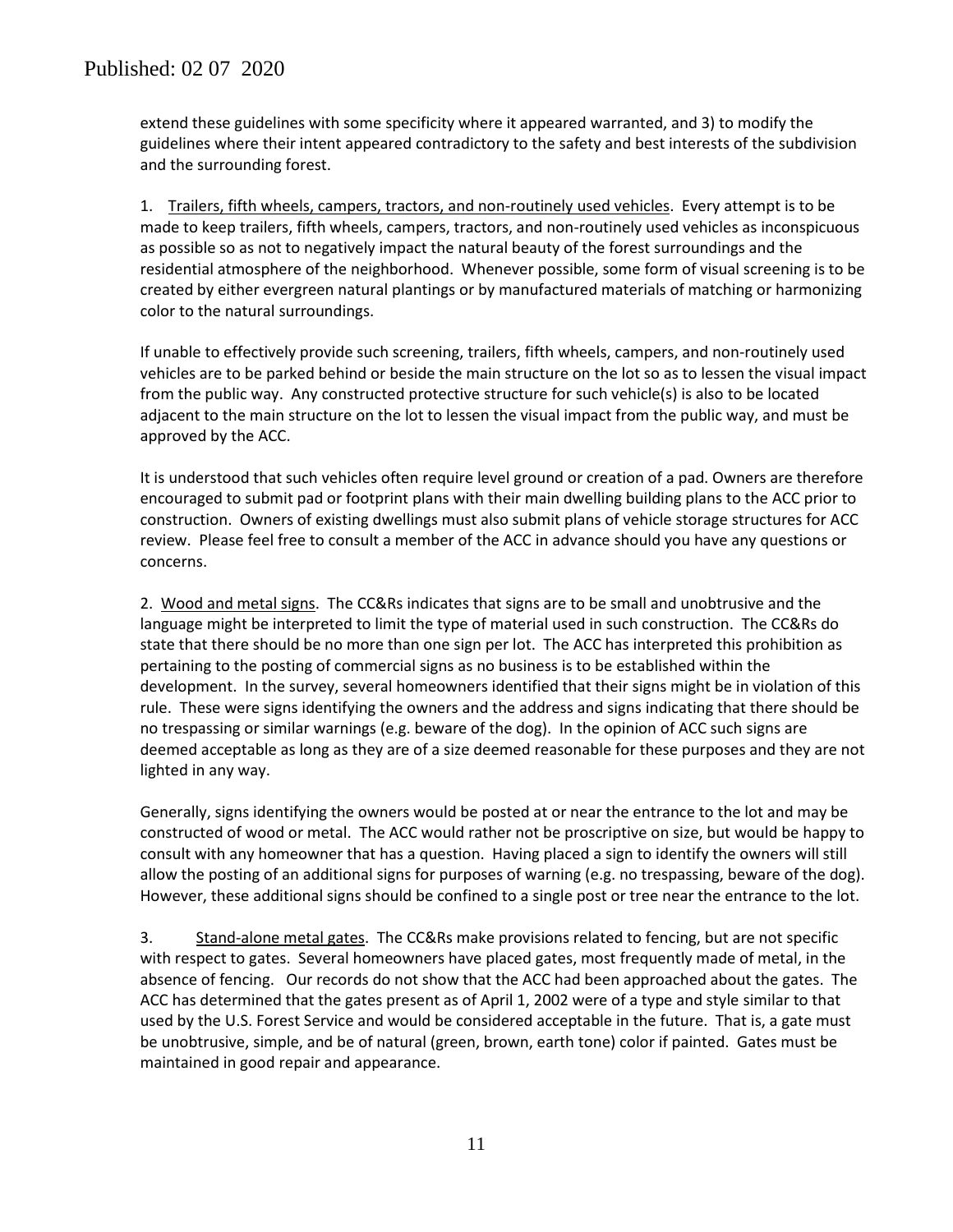The ACC does, however, note that the CC&Rs are specific about fencing. Since gates are usually integral parts of fences, it is believed that the nature and construction of the gate should be specified in applications to the ACC in the future. In the future (i.e. post May 1, 2002) an application should be submitted to the ACC for the installation of gates, even when they stand alone.

4. Removal of trees and brush for fire protection. The CC&Rs allow for removal of trees and shrubbery within the immediate area of the building site and limit removal, except with prior approval of the ACC, on other portions of the lot. The ACC desires that lots be managed to reduce the hazard from wildfire, and will therefore support the judicious removal of ladder fuels and thinning of trees consistent with guidance provided by the Wallowa County Wildfire Protection Plan (WCWPP). The removal of trees and brush is to be done judiciously, and is not an endorsement for over-thinning of trees or a requirement for removal of all brush. The intent of the CC&Rs is to maintain indigenous vegetation and a woodland quality on the High Lostine lots. A mixture of large and small trees should be retained when thinning trees. To assist in retaining natural grouping of vegetation, owners may elect to retain patches of more dense trees or brush provided they are well separated from other patches. The CC&Rs state that owners who over-thin their lots will be heavily fined. Therefore, the ACC encourages owners to meet but not exceed WCWPP guidance. The committee is working on an approach to clarify and interpret this issue. If you have questions, consult with a member of the ACC prior to your thinning activities.

### **Process for Submitting an Application to the ACC.**

1. Please submit an application as soon as plans are finalized, but no less than 90 days in advance of the intended construction start date. This will greatly reduce the potential for pre-construction delays in approval of the application.

2. Send the application to the chair of the ACC by email. If you do not have access to email, ground mail shall be used to send the application and the ACC response, however 35 day response times will replace the 28 day response times in parts 3 and 4 (Below). After the application has been received by all ACC committee members, the chair will contact you.

3. The ACC chair will provide a response to you within 28 days of when all ACC committee members have received the application. The response will either be approval, a request for additional written information, or a denial stating the points upon which the denial is based.

4. Submission of additional written information or a revision of a denied submittal will start a new 'clock' of 28 days from the time when all ACC committee members have received the new information.

- 5. Once approval is granted by the ACC:
	- a. Any changes in construction type, siding or roof material, siding or roof color, elevation, or location of the improvement requires a revised application.
	- b. Failure to begin construction within 180 days after approval by the ACC requires that the owner resubmit the application and re-obtain approval from the ACC.
	- c. The exterior of any structure must be completed within 1 year, and other improvements (fences or other screens, exterior lighting) must be completed within 1 year.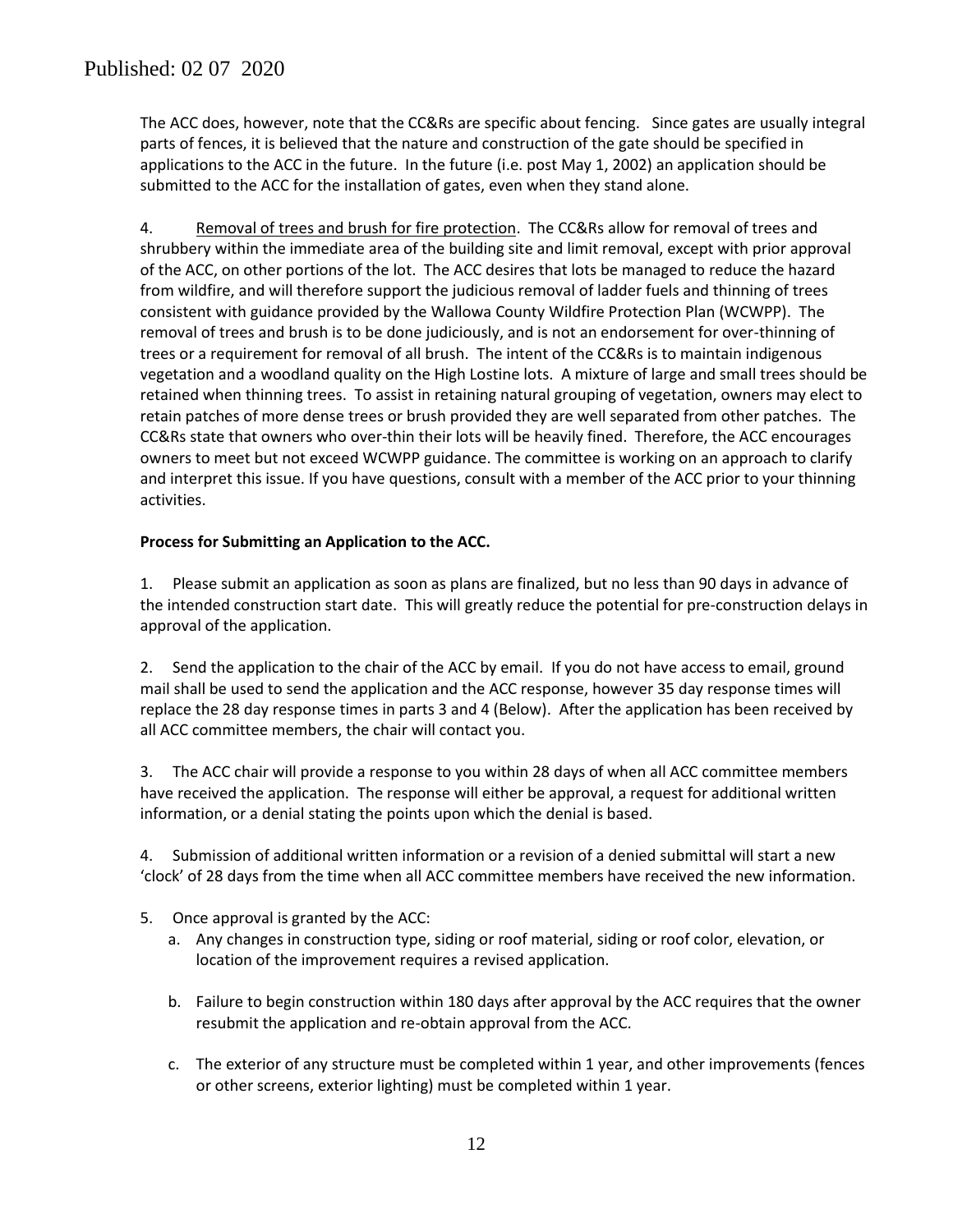d. Should the building process exceed one year, a request for extension of time must be submitted to the ACC (see "Application to ACC for Time Extension for Lot Improvements and Building Plans" below), with a copy of the most recent approved application.

The CC&R Committee made a number of recommendations for "cleaning up" the CC&Rs to make them consistent with our actual practices. This includes such things as changing the name to *Design Review Committee*, eliminating requirements to conceal tanks, references to sidewalks, clarifying that foundations are only required for houses, fixing language on signs and gates, etc. The Board has directed the ACC to review the CC&R committee's proposed revisions and make recommendations for "interpretations" that can be implemented without formal CC&R changes. These recommendations should go through the CC&R committee to the Board.

The CC&R Committee also recommended changes regarding the ACC procedures, authority and enforcement. Revisions are currently being drafted and may require by-law changes.

## **CC&R Section 10 Property Use and Restrictions**

- 10.1 Improvements Permitted. See 10.5.6 below for further information.
- 10.2 Residential Use.

HLOA Policy Regarding Renters. (Approved 4/30/15 and 4/13/18)

The HLOA relies on volunteers to operate the fragile water system. Managing the health, safety and operational notifications to water users in emergencies is extremely difficult and complicated. Experience has demonstrated that the task is too complicated when homes are occupied by short-term transients. Therefore:

- Rentals are not permitted for hotel, transient, or short-term stay purposes, e.g., AirBnB, HomeAway and other similar arrangements. Rental of units is restricted to long-term rentals of at least three months duration. Owners may have no more than one rental agreement in effect at any given time.
- The owner remains the point of contact for all formal communication regarding the HLOA;
- The owner remains responsible for all assessments;
- The owner is responsible for conveying information and responsibilities regarding the CC&Rs, water, fire, etc. to the renters, and should provide them with relevant copies of documents;
- The owners' rental leases must state that the renters may be evicted for failure to comply with the CC&R's;
- The owner is responsible for resolving any neighbors' complaints regarding the renters;
- Renters are welcome and encouraged to attend committee and membership meetings as well as social events, but they may not vote on any matters without a formal proxy;
- The Board of Directors, Secretary and Water Committee Chair, and Water Manager should be notified of all renters' and their contact information for use in emergencies, such as a "Boil Water Notice."

10.5.2 Animals. The language in the CC&Rs regarding permanently keeping horses and pack animals is confusing and has created substantial controversy in the past. At different times, lawyers have provided opposite interpretations to the Board. A committee recommended extensive limitations on when and how pack animals may be managed and invited member input. Therefore the Board adopted the following clarifying policy, which is consistent with the intent of the original creators of the CC&Rs: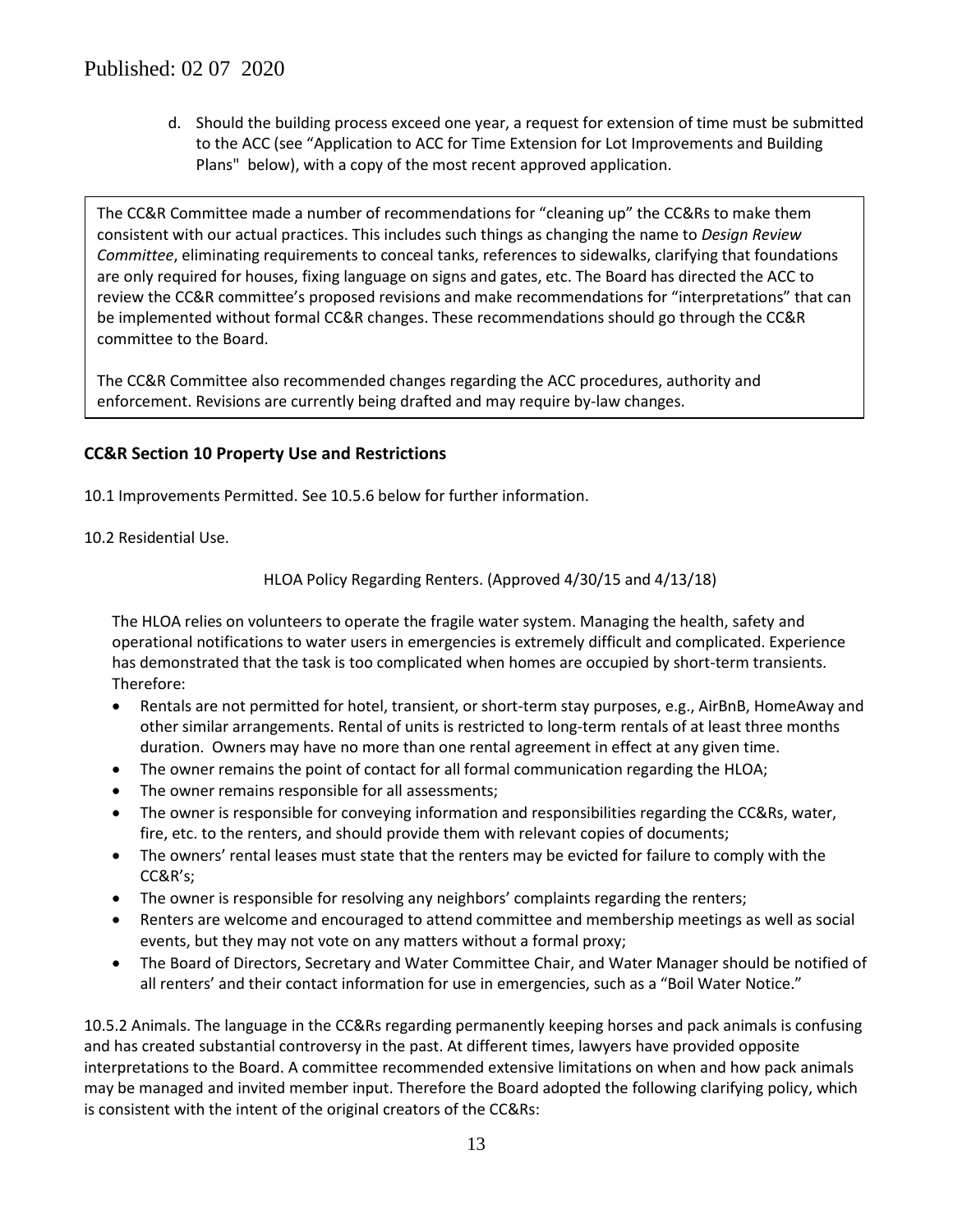#### 10.5.2. Pack Animals (Approved 04/13/2018)

Pack animals (e.g., horses, mules, llamas, etc.) are not allowed to be kept or raised within the High Lostine, either on a temporary or permanent basis. An exception may be made for the single current owner who was raising pack animals at the time the CC&Rs were adopted in 1995. The Board may adopt further provisions regarding how this single owner's pack animals may be managed, permanently and temporarily, if it becomes relevant. These provisions will be consistent with the original recommendations of the 2007 CC&R revision committee.

10.5.3 Parking. In this rural community, with large lots and abundant equipment, the Board has found the CC&Rs unnecessarily restrictive regarding screening recreational equipment. The Board declines to enforce the restrictions regarding visual screening, but encourages owners to be respectful of neighbors' views.

#### 10.5.6 Temporary and Ancillary Structures

#### **PENDING**

10.5.6 The CC&R committee recommended the following addition. This could be accomplished by Board adoption of policy within the ACC guidelines. The ACC is currently debating how to further address this issue.

Incidental Structures. Structures that are incidental to the permanent residential units (such as garages, storage sheds, studios, barns, greenhouses) are improvements and require approval of the ACC. No incidental structures can be placed on the Lot prior to establishing a service connection to the lot from the community water system. No new incidental structures can be placed on the Lot without installing a functioning septic system or providing a self-contained toilet. The ACC may restrict the number and size of incidental structures prior to building a permanent house.

Camping Structures. Camping structures (such as recreational vehicles, trailers, campers, motorhomes, camping trailers, tents, yurts, vans and truck canopies) may not be placed on the lot prior to installing a functioning septic system or providing a self-contained toilet. The self-contained toilets must be naturally screened to the extent possible given the characteristics of the Lot and be minimally visible to neighbors. No camping structures can be placed on the Lot without access to approved connection to the community water system. Camping structures must be naturally screened to the extent possible given the characteristics of the Lot and be minimally visible to neighbors. Camping structures that are placed on a lot prior to initiating construction of a residential unit cannot be used or left on the lot more than 150 days per year, and cannot be left unattended for more than 30 continuous days.

(Note: two owners have asked the CC&R committee to consider changing this to allow semi-permanent camping-type structures (yurts, tiny-homes.)

10.5.11 Water System. Operating and maintaining the HLOA water system is by far our most expensive and complicated activity. The HLOA water system currently consists of a community well (near the northern entrance to the subdivision), a 50,000 gallon water reservoir (on Lot 1100) and a distribution system linking the reservoir to each lot. The original system was bare-bones and in some respects substandard; it has been upgraded in many ways over the years, and will require additional upgrades in the future. Regulation of the system is currently under Oregon statutes and administrative rules for small systems. As the number of permanent residents increases in the HLOA development (probably in the very near future) we will be required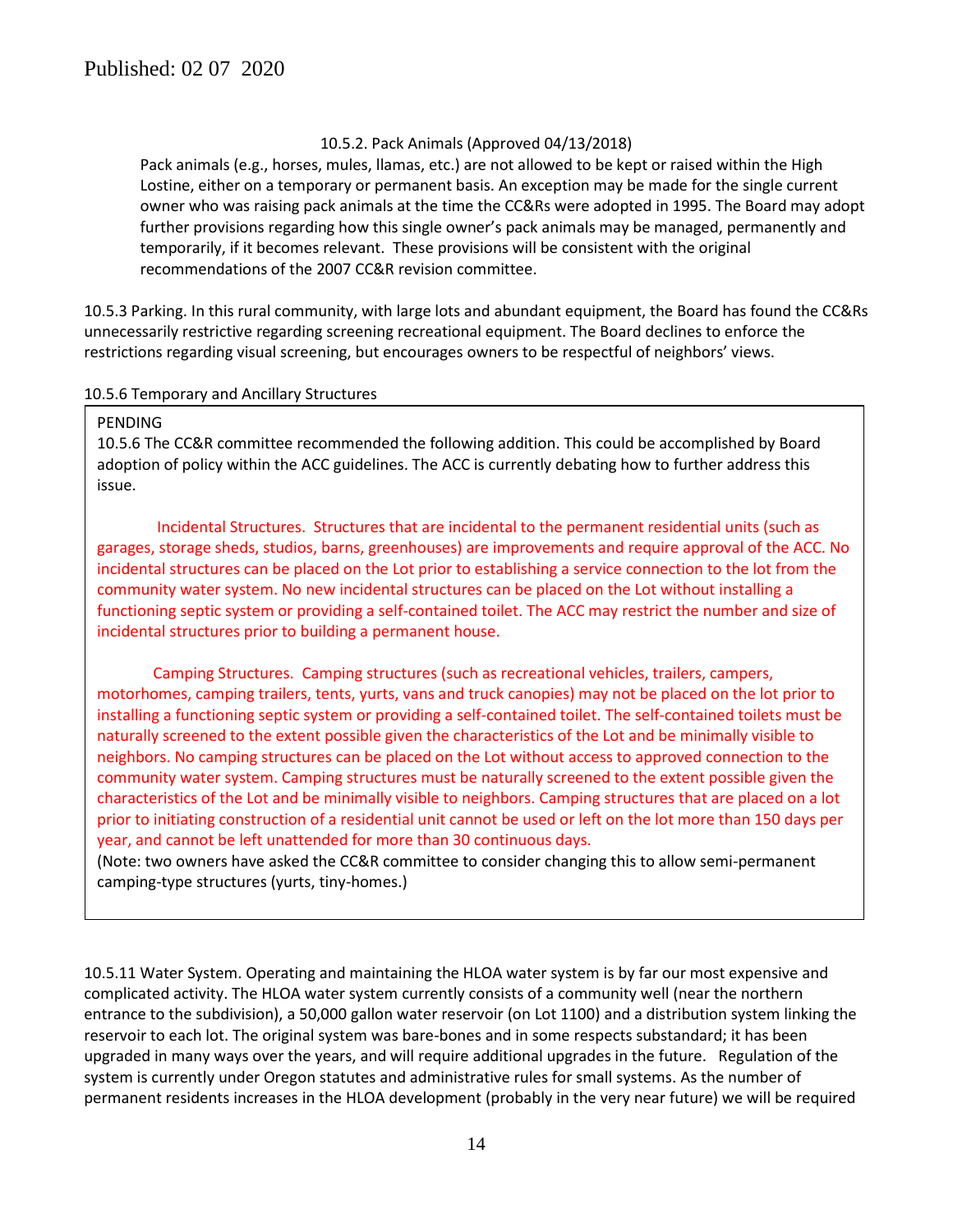## Published: 02 07 2020

to adhere to regulations that are considerably more complex and will require additional revenue. Planning now for a more complex and expensive infrastructure is essential. It is important that all owners have a basic understanding of how support of the water system is organized and their responsibilities for protecting the system.

Additional and extensive information is available from the High Lostine website, the Water System Committee and in the records of the Association. Owners are strongly encouraged to become familiar with the *HLOA Water System 30-Year Plan* available on the website. Following are key issues that are important for understanding and implementing the CC&Rs.

#### Authority and Responsibility

The **members** of the HLOA are collectively responsible for assuring that we have a system for delivering safe drinking water to all our lots. With an aging, poorly designed system, and limited financial resources this presents a significant challenge. On behalf of the membership, the all-volunteer, elected Board plans for the long-term availability of water that meets state and federal standards for safety. The Board delegates much of the responsibility to an appointed all-volunteer Water Committee. This committee operates within the parameters described in (a) the *HLOA Water System 30-Year Plan* (approved 01/19/2019), (b) an extensive *Operations and Maintenance Manual* (updated periodically by the Water Committee and approved by the Board), and (c) within a Board-approved annual budget. The committee works extensively with rural-water-system experts. The Committee, Board and officers collaborate to provide transparent and comprehensive reports to the membership at the annual membership meeting and in occasional mailings, all available on the HLOA website. The Board appoints volunteer Water System Liaisons, who are trained by the state to carry out water sampling procedures. The Board is considering contracting with a part-time water system manager.

#### Financing

The HLOA finances the operations, maintenance and infrastructure development of the water system by membership vote of "special assessments" as proscribed in Section 8.2 of the CC&Rs. As of February, 2016, these assessments consist of two parts: an annual base fee that is the same for all lots, and a variable fee based upon the volume of water used in the previous year. Base fees are paid annually in June in advance. Use fees are paid in June for the preceding 12 months. The amounts are set annually by the Board, based upon input from the Water Committee and from the membership. For any given year, the two fees are available on the website. Water system collections are kept in a separate account by the Treasurer. The annual fees and budget include an amount that is set aside in reserve for capital improvements and assuring the long-term viability of the system. See the *HLOA Water System 30-Year Plan* on the website for a thorough explanation.

#### Policies

Following are formal policies that the Board has approved to guide the Water Committee's work, to inform owners of their responsibilities with respect to protecting their personal safety and safety of the water system, to allocate expenses between the association and owners, and to establish rights in a water system emergency.

Policy: Water System Participation (approved 1999 or 2000)

With one exception (a well developed prior to the creation of the HLOA), all owners must participate and contribute to maintenance of the HLOA water system. Private wells are not permitted. Formal water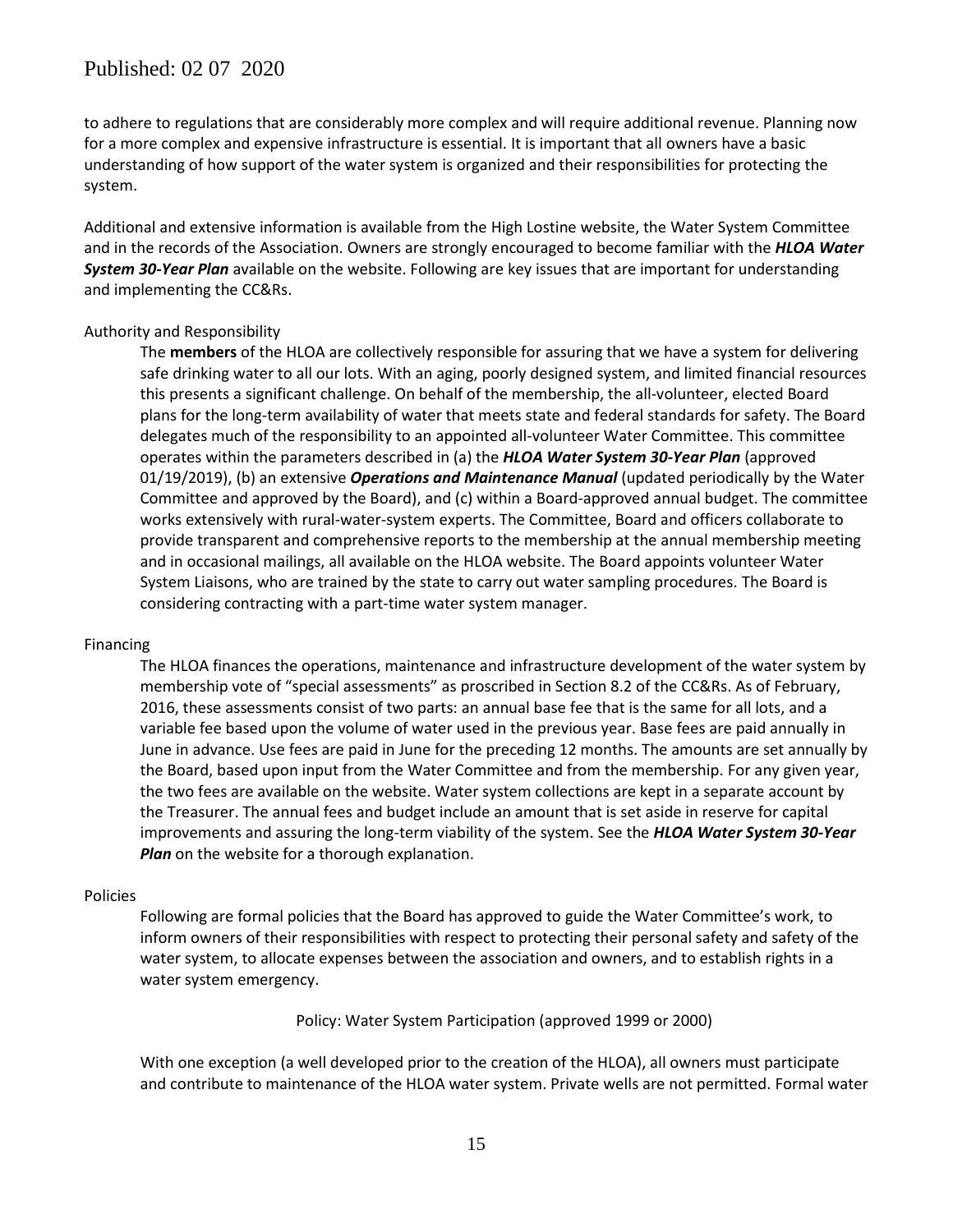rights are being acquired by the HLOA on behalf of all members and the final permit will be formally secured in 2036 once most of the lots are developed.

#### Policy: Water System Ownership (approved a long-time ago)

The water system is owned by the Association. Only the water committee and water system liaisons have the authority to interact in any way with the community water system and settings. This includes the meter boxes and valves therein, pump house, reservoir, water mains, and valves on the mains and reservoir. The Association owns the service line into the meter box and equipment in the meter box. The lot owners own their service line from their house or standpipe back to where the line enters the meter box. Owners are not allowed to access meter boxes, and must notify a water committee member if there is an issue or concern with a meter box. Owners are encouraged to monitor their water usage from the above-ground meter read-out. In case of an emergency (for example, water line break/leak, loss of water supply, etc.) owners should contact a member of the water committee immediately to address potential contamination and/or system failure, to prevent water wastage, and to limit the owner's financial liability. (See highlostine.com website for listing).

Policy: Water Pressure Reducing Valve (approved a long-time ago)

Owners on the lower two-thirds of the system, such as along Lostine River Road, experience high water pressure that can damage plumbing and fixtures. Installing a pressure reducing valve on the owner's side of the service line is advisable to reduce this risk. Such valves are the responsibility of owners, not the HLOA.

Policy: Preventing Contamination of the Water System (approved 4/14/2001)

Owners are responsible for ensuring that vacuum-breaking devices are installed on all outlets on the owner's side of the meter box in order to (a) prevent back-siphoning of water from outside the water system into an owner's plumbing system and service line and (b) provide secondary protection of the community water system. Contamination from back-siphoning can occur when there is a drop in, or loss of, water pressure within either the owner's portion or the community portion of the water system. [Addendum to original policy: In 2006 and thereafter, the HLOA installed a backflow prevention valve(s) in each HLOA-owned meter box to protect the community water system, however grit may become lodged in this valve and cause incomplete sealing.] To prevent back-siphoning, owners are responsible for (1) ensuring their plumber installs vacuum-breaking devices on their exterior faucets (including those in garages and shops), outside standpipes, and irrigation lines and (2) ensuring hoses are not left in puddles, buckets, pesticide sprayers, watering troughs, pools, and other containers.

Policy: Protection Against Superheated Water in Home (approved 12/16/2006)

Owners are responsible for ensuring their plumber installs device(s) that protect against formation of superheated water. In the presence of a backflow prevention valve (which are required by law and are in each lot's meter box), if **both** the hot water heater thermostat and the hot water heater temperature and pressure (T&P) valve malfunctioned simultaneously, superheated water can cause water heaters to explode or can allow scalding steam to be released from faucets upon use. (Additional detail on highlostine.com Water System page.)

Policy: Low Lead/Remote Read Meter Requirement (Approved 04/29/2016, amended 10/13/2018)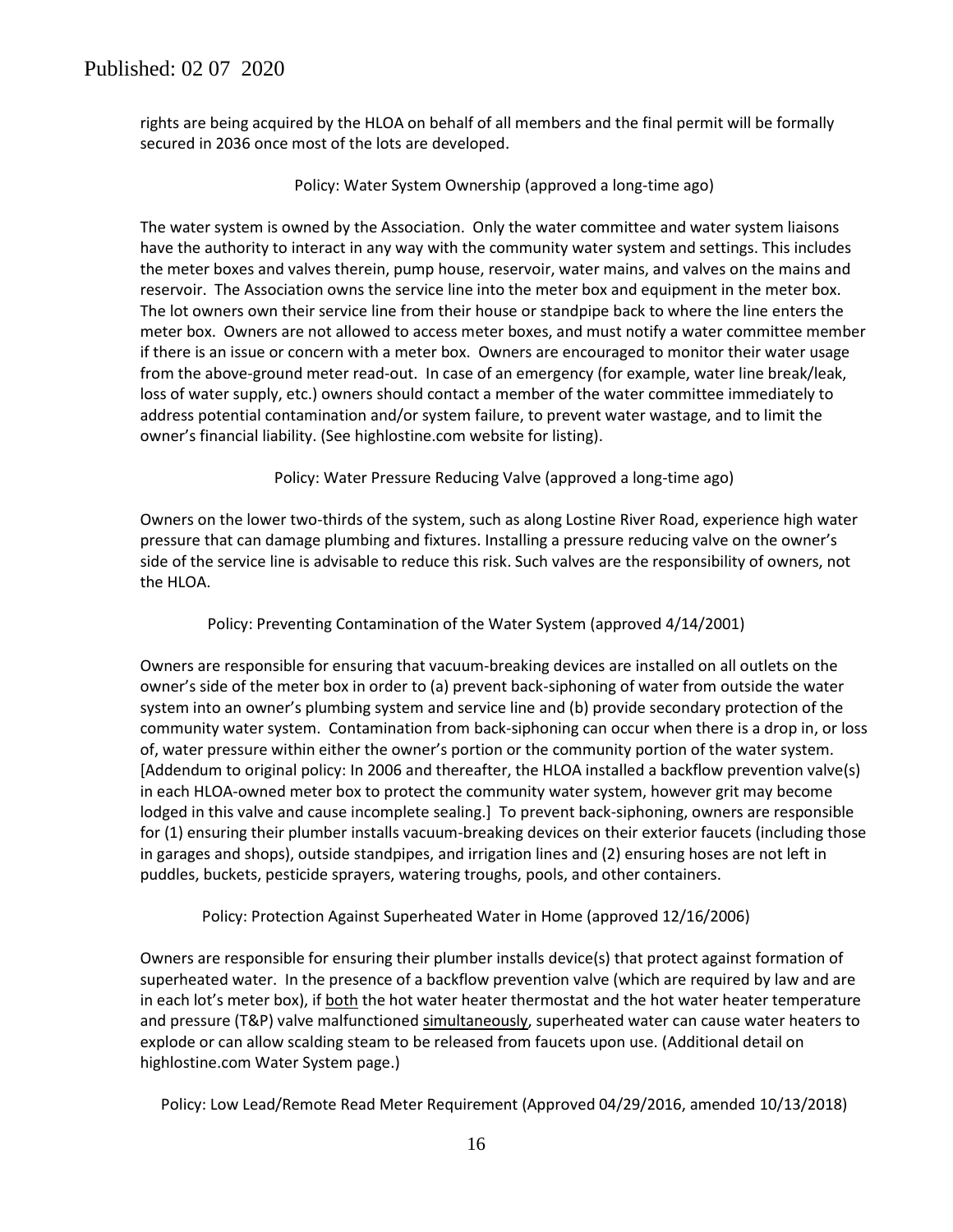Beginning in 2015, remote-read low-lead water meters are mandatory for all new meter installations, and all existing old style meters are being replaced in 2019. The HLOA purchases and supplies the meter and the owner reimburses the HLOA for the cost of the meter and shipping. However, installed water meters are the property of the HLOA. The charge for meter installation is paid by the owner to the trades people who perform the installation. When multiple meters are being installed at one time the HLOA may pay for the installations and bill each owner for their share of the meter installation costs.

### Policy: Water Meter Setters for Improved Structural Integrity (Approved 11/2016)

Beginning November 2016 "Water meter setters" are mandatory when, for any reason, excavation is being performed at a meter box. That is, if a hole is being excavated at, or for, a meter box – regardless of whether the excavation is initiated by the lot owner or by the water committee – installation of a water meter setter will be piggy-backed onto the other work. The installation will occur regardless of whether a meter currently exists or does not exist in the box (the meter can be connected at a later date). The HLOA water system operating account pays for the meter setter and the cost of its installation. If the excavation is initiated by the lot owner (vs. the HLOA), the owner is responsible for the cost of the excavation.

Policy: Requests for Partial Mitigation of a Water Bill (Approved 09/14/2013)

Owners are responsible for the integrity of their service line (i.e., the line from their meter to points of water use on their lots) and the use of water indicated by the annual reading of the water meter. In no case will a bill be reduced when a problem arises as a result of owner's negligence. However, there may be circumstances that the HLOA may consider partial mitigation of a water bill for cause. Owners may request partial mitigation of their water bill through the Water Committee. The request should document the reasons for the request in writing. If the excess bill arises through some failure in the service line, frozen water lines, or similar failure the request should document the nature of the problem, when the problem was observed, and when appropriate repairs were made. The water committee will consider requests individually and make a documented judgment on the extent of the reduction that would be appropriate. This will be made in the form of a recommendation to the Board, with the Board having the final power to determine whether the reduction has been properly justified and finally determines the amount of the reduction. Water committee and Board members are not allowed to participate in discussions of and voting on reductions requested of their own bills.

Policy for Shutting Off Water to a Lot. (Approved: 09/14/2013; amended 05/03/2019)

The Water Committee is authorized to shut-off and lock (if necessary) the water supply to a lot for the following reasons:

- 1. Temporarily interrupt service to a lot or group of lots (i.e. determined by the distribution system) to prevent loss of water from a leak on the owner's service line or on a section of main that supplies an owner's service line. A leak can easily double or triple (or more) the normal daily water use of the entire HLOA. Contractors are sometimes slow in responding to a request to repair a leak, resulting in increased pumping cost and unnecessary drawdown of the aquifer.
- 2. Temporarily interrupt service to a lot or group of lots (i.e. determined by the distribution system) to allow a leak to be located or to allow repairs to be made. Owners shall be notified in advance for leak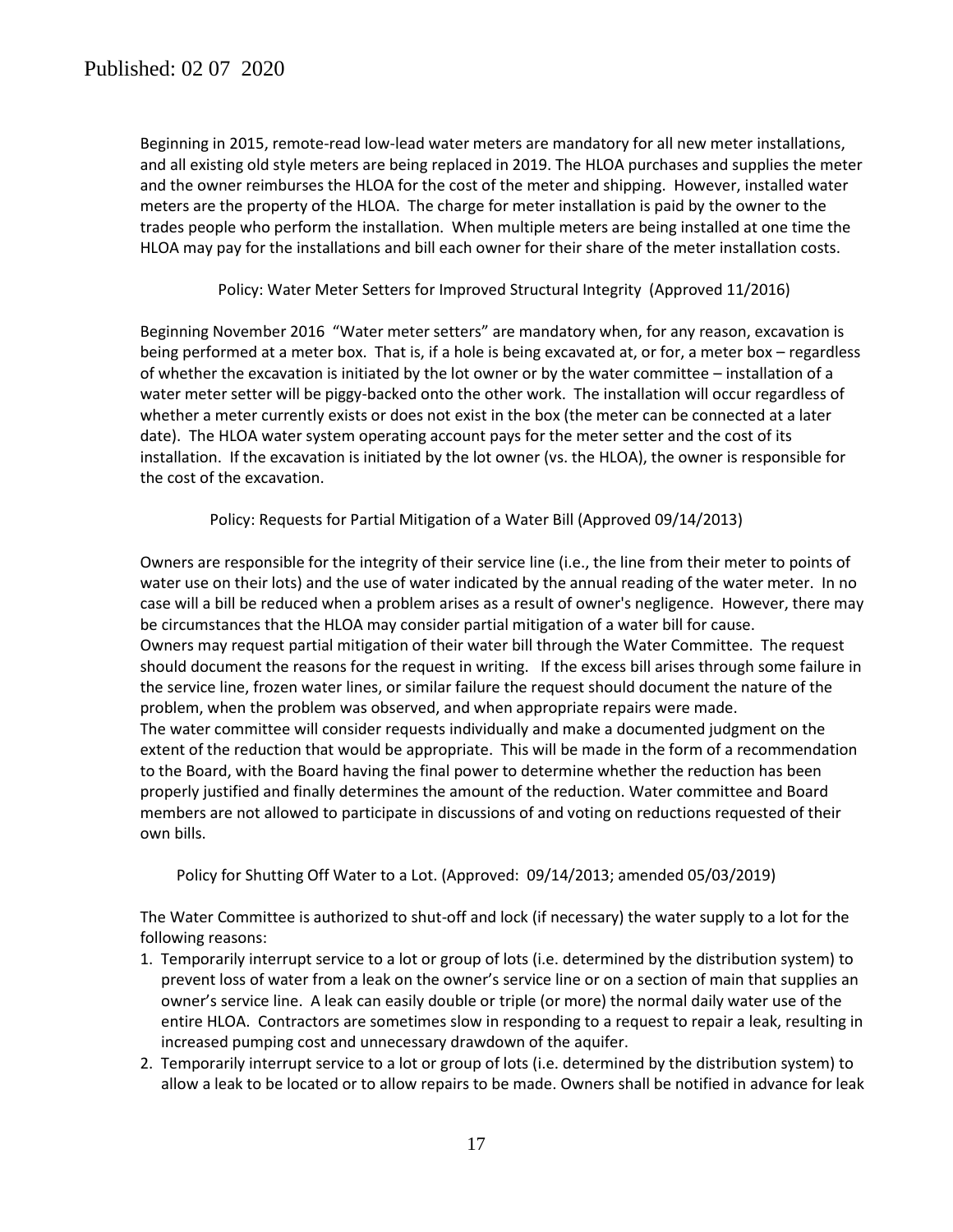location and when repairs are planned. No notification would be required in an emergency (e.g., a main break).

- 3. An emergency exists that compromises the supply of water to other lots. This would generally be a break in the service line or section of main that supplies the service line, pipes within structures, or faults in lines that are used outside structures.
- 4. The owner's service line jeopardizes the safety of the system. This contingency is most likely to occur if the owners' system poses a risk of cross connections with sewer or septic tank service, an owners' system has a second supply of water whose safety has not been confirmed by appropriate tests, or an owner fails to take precautions to avoid cross connections (classically illustrated by a hose immersed in a bucket, pool, horse trough, etc.)
- 5. For non-payment of water bills including bills for reimbursing the HLOA water system for required work performed by contractors. Water may be shut off in the event of non-payment of water bills, as determined by the Treasurer after repeated attempts to collect, and in no case later than the next water billing cycle. The treasurer will consult with the Board, and direct the water committee to turn an owner's water off. If a bill is under negotiation, water may not be shut off.

#### Policy: Fire Preparedness Water Limits

To provide for at least one hour of water application in the event of a fire, owners installing sprinklers that rely on the community water system are limited to a total of eight gallons per minute (for example, eight sprinklers running at 1 gallon/minute) . The Fire Committee may approve up to a total of 16 gallons per minute in unique situations. Owners are strongly encouraged to consult with the Committee before purchasing sprinklers, and to understand the best sprinkler placement. Owners are not prohibited from installing sprinkler systems that use a water source different than the HLOA community water system, in which case the above volume limits do not apply.

#### Additional Owners' Responsibilities

Owners' use of and interaction with the HLOA water system can have catastrophic effects. These include risks of draining the entire reservoir, causing excessive pumping, contaminating the entire system, and causing a break requiring extended system shutdown. Consequently, owners have the following responsibilities:

- Prior to connection to the water system, the owner must (a) notify and discuss their connection with the water committee, (b) complete the Application for Connection to the HLOA Community Water System (available on highlostine.com website), and (c) receive written approval from the water committee. Do NOT assume all contractors know and understand the HLOA requirements.
- The shut-off valve in the meter box is owned by the Association and should **not** be used by owners or plumbers hired by owners. Service lines extending from the main to meter boxes were installed in 1981 using substandard pipe. Therefore, use of this valve produces stress on the substandard pipe and can cause a break. If you intend to regularly or seasonally turn the water to your house on and off, you must install at your cost a second shut-off valve (including drain) near your house.
- Breaks sometimes occur on the owners' side of the meter (between the house or standpipe and the connection to the meter). Owners are responsible for the cost of repairs that occur on their side of the meter. In the event of a leak or break, it is highly recommended that the owner instruct the plumber to use HDPE pipe with a compression fitting, with all pipe and fittings rated at 250 pounds square inch or greater. During repair/replacement, to the extent possible, avoid introducing elbows/bends in the pipe. Elbows/bends distort flow and contribute to water hammer, a transient increase in water pressure resulting from closing of shut-off valves. Please notify the Water Committee before scheduling a repair.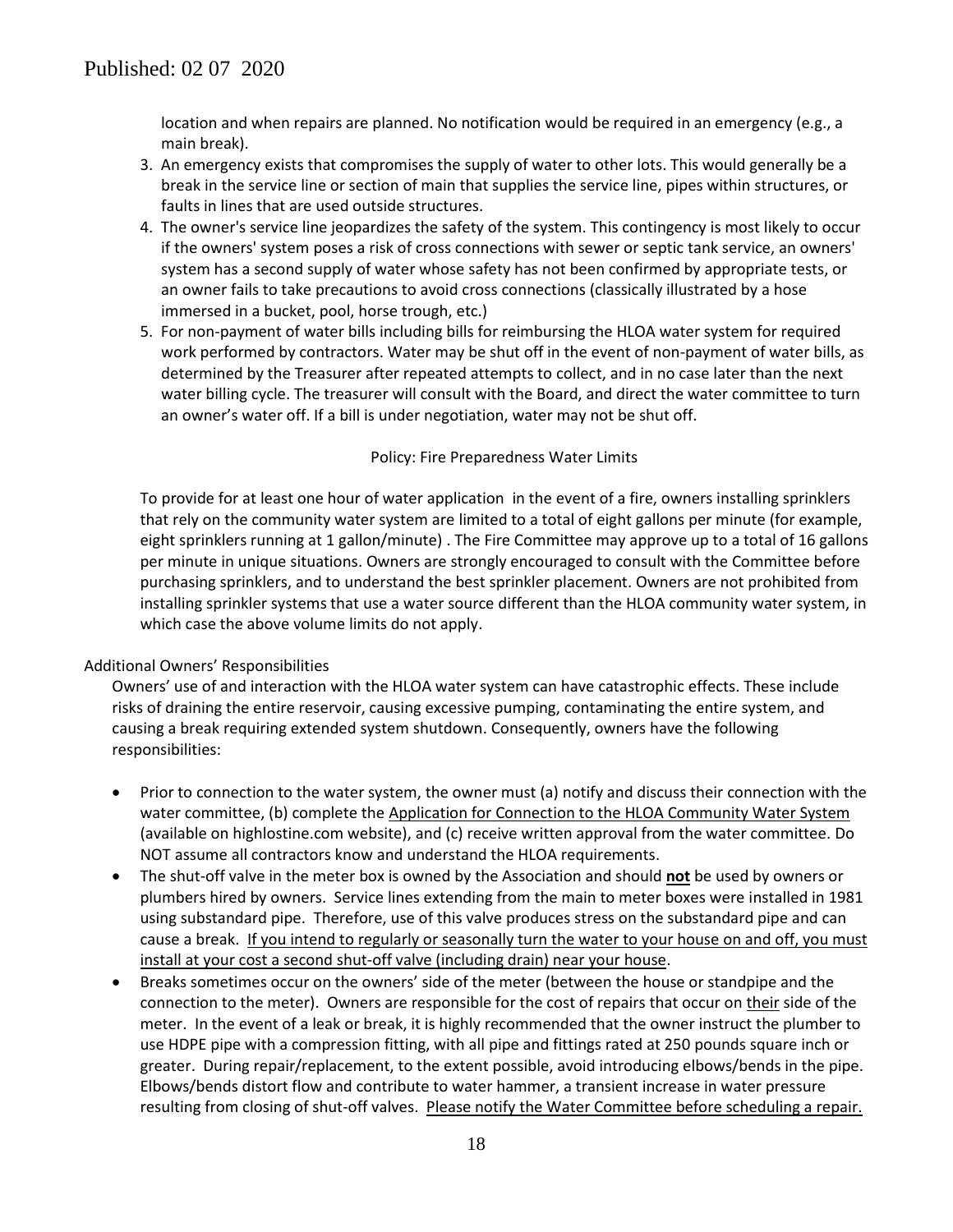- Comply with directives from the HLOA officers, Water System Liaisons and Water Committee in the event of an emergency and during system maintenance. It is important that owners NOT use water while the Water Committee is in the process of repairing and decontaminating the system.
- Fire fighting equipment (barrels containing water hoses and nozzles, and hydrants) are available to owners. Operation instructions are on a laminated sheet of card underneath the lid. Barrels are locked; to open the lock dial the combination to numerals 2-0-1-1. The shackle (upside down U) must be strongly depressed and released to disengage the latch so the lock will open. See the **operation instructions sheet underneath the barrel lid** for instructions about when and how to use the equipment. Participate in training when offered.
- Owners are encouraged to use water conservation practices to reduce their water bill and protect our limited aquifer; this is particularly true in the late summer and fall when the aquifer is less charged.
- **Contact a water committee member (listed on www.highlostine.com) who is a full-time resident** if you notice a red flashing light on the pump house or experience loss of water pressure.
- Please pay water bills promptly or notify the Treasurer if you desire a payment plan.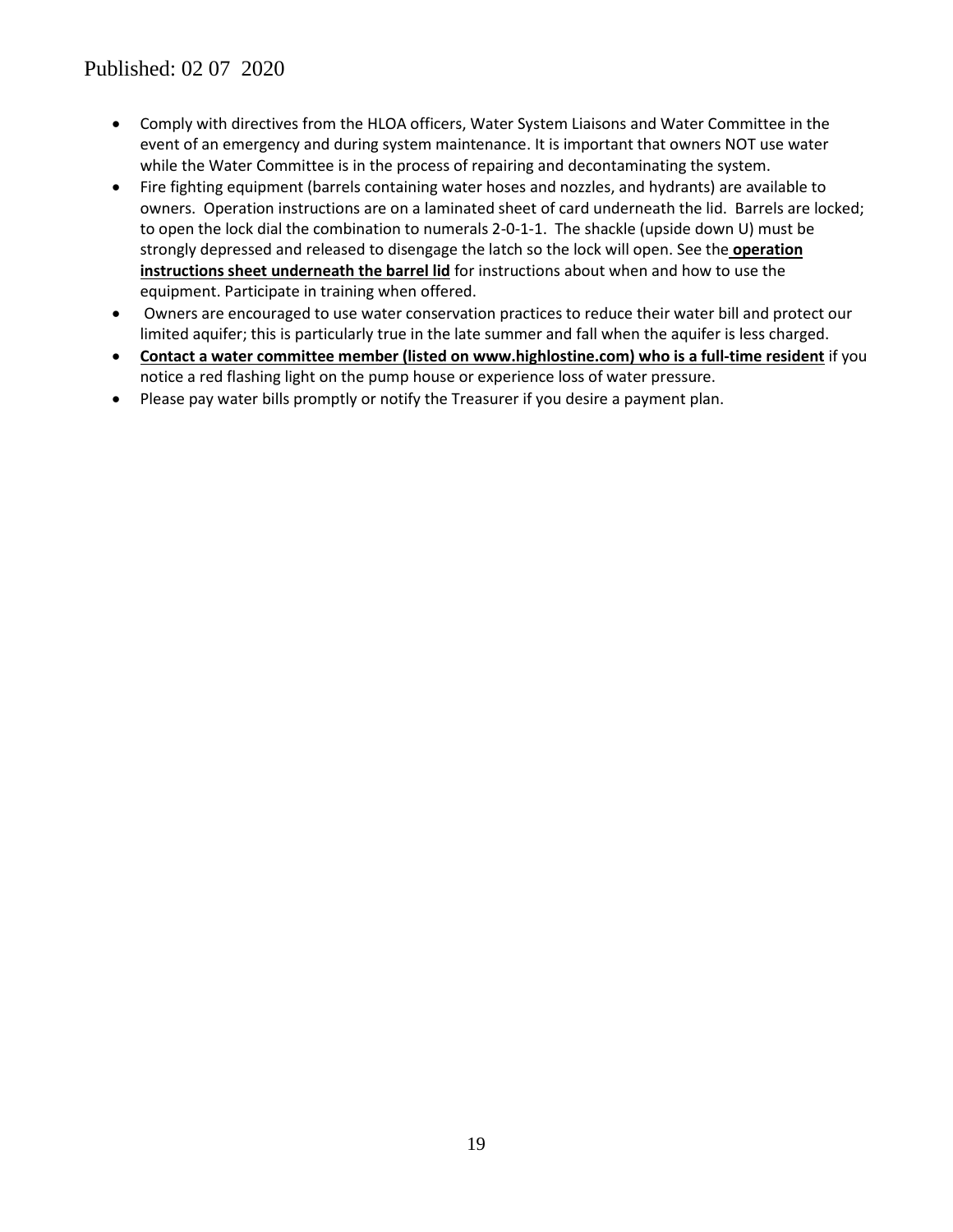## Published: 02 07 2020

Section 11. Right of Entry; Fines

The Board has rarely needed to deal with enforcements issues. Though the CC&Rs provide thorough authority for enforcement, the Board has taken a more restrained approach, and has used a lawyer when filing a lien. Cleaning up the CC&Rs would be desirable. Short of that, implementation could probably be handled as a bylaws adoption. Work is underway to develop policies and procedures for this issue.

The CC&R committee recommended replacing the first paragraph in the CC&Rs with the following: 11.1 Water System Maintenance. After not less than fifteen (15) days written notice to the affected Owner, the Board of Directors or its authorized representative or contractor shall have the right to enter upon any Lot to maintain the community water system. In the event of an emergency that threatens the integrity of the community water system, the Owner hereby grants the right of entry on his or her Lot to any person authorized by the Board, whether the Owner is present at the time or not.

11.2 Design Review Committee ("DRC") NonCompliance. If the DRC determines that an Owner has not constructed, remodeled or modified an Improvement consistent with the specifications of a DRC approval or has constructed, remodeled, or modified an Improvement without obtaining DRC approval, and DRC sends a notice of noncompliance to such Owner, and such Owner fails to commence diligently remedying such noncompliance in accordance with such notice, then, effective at 5:00 p.m. on the tenth (10th) day after issuance of such notice, the DRC shall provide notice of a hearing to consider the Owner's continuing noncompliance. The hearing shall be set not more than thirty (30) days from the date on which the notice of noncompliance was issued. At the hearing, if the DRC finds that there is no valid reason for the continuing noncompliance, the DRC shall determine the estimated costs of achieving compliance and may issue a fine against the noncomplying Owner for such amount. The DRC also shall require the Owner to remedy such noncompliance within ten (10) days after the date of the DRC's determination. If the Owner does not comply with the DRC's ruling within such period or any extension thereof granted by the DRC, at its sole discretion, the DRC may remove the noncomplying Improvement, remedy the noncompliance, and/or record a notice of noncompliance in the county deed records. The costs of any such action shall be assessed against the Owner as an assessment either before or after any remedial action is taken.

The Committee recommended modifying the second paragraph as follows:

**11.3 Fines.** As an alternative remedy and without waiving its right to subsequently exercise any other remedy, the Association shall have the right to levy fines against any Owner or Occupant who violates a provision of this Declaration and fails to correct such violation within fifteen (15) days after the effective date of a written notice from the Board providing an opportunity for a hearing and setting forth the violation and required corrective action in reasonable detail. If the Owner would like a hearing before the Board, the Owner must submit such request in writing to the Board within fifteen (15) days of the date of the notice. The Board shall have the right to impose such fines by resolution in an amount deemed appropriate by the Board in the exercise of its reasonable discretion; provided, however, that the first fine for the violation of any provision of the Declaration shall not exceed \$25.00, the second fine for the violation of the same provision shall not exceed \$50.00, and the third and subsequent fines shall not exceed \$100.00. A fine shall be paid promptly upon written notification of the same. If a Member or Occupant fails to pay a fine within ten (10) days after the effective date of such written notification, the Board may record a lien against the Lot as provided in Section 8.5. The Board may also charge late fees, administrative expenses, collection costs and attorney's fees whether or not suit or action is filed.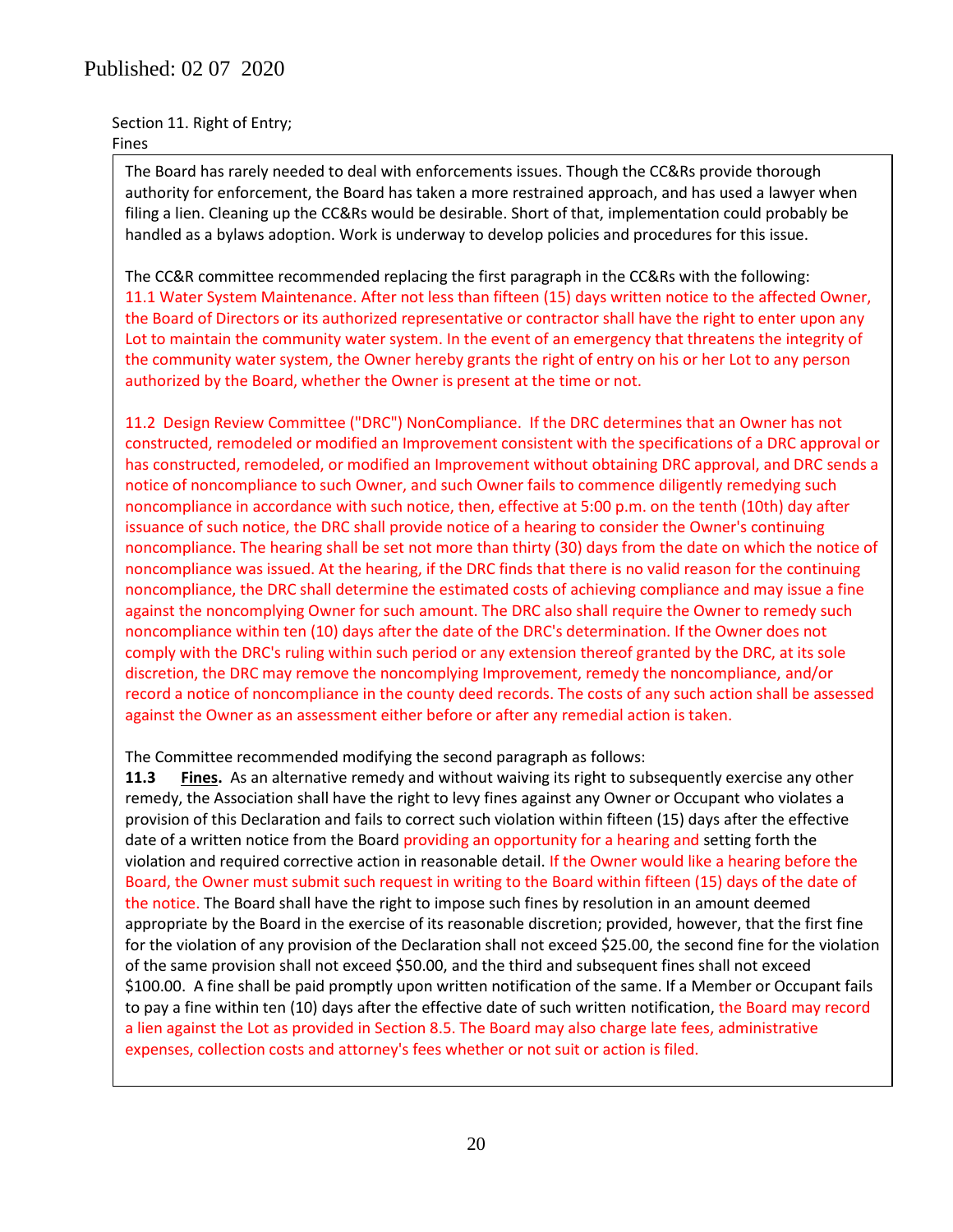## **Common Areas: Tamarack Lane, Lots 1100 and 3500**

The HLOA has three properties held in common.

- Lot 3500 is located on Lostine River Road. A rough trail provides river access for recreational use by all members of the HLOA. The area is intentionally left undeveloped; there are risks associated with recreation near and in the Lostine River. Owners assume all responsibility for damage or harm associated with using this property.
- Lot 1100 is located on the western perimeter of the development and includes the water system tank. The Association is currently working with authorities to reduce the risk of wildfire on this lot.
- The Association is responsible for maintenance and winter snow removal on Tamarack Lane. From time to time, and as funds allow, the Board authorizes expenditures for improving the road. Each fall the Board approves a snow removal plan using a contractor. The Association will make reasonable effort to provide safe and reliable road conditions, but cannot guarantee that the road will always be passable. Owners are expected to have vehicles that are appropriate for a minimally maintained mountain road that will include difficult travel during winter weather where accumulated snow and ice are present. The Board created an ad hoc committee (February, 2017); owners on Tamarack are encouraged to coordinate winter maintenance efforts and provide input to the Board through this committee.

## **Conflict/Dispute Resolution Guidelines (Approved 04/23/2004)**

The following principles, adopted from the Community Association Institute, are used by the Board to guide resolution when two or more owners have a conflict regarding interpretation or application of the HLOA governance documents.

- Any owner who feels aggrieved by any other owner is expected to communicate with that owner in a respectful manner to try to arrive at a resolution of the problem.
- If the problem persists in spite of efforts to resolve it, the aggrieved owner will write a letter to the Board of Directors describing the problem and the steps taken to date to resolve it.
- Upon receipt of such a letter a member of the Board will discuss the situation with the owner against whom the complaint has been registered.
- If the problem continues to exist the aggrieved owner needs to notify the Board again.
- At this point a formal letter should be sent to the offending owner describing the complaint, the sections of the CC&Rs and Bylaws that have been violated, the steps taken to resolve the problem, and potential consequences if the owner does not correct the problem.
- If the problem is still not corrected, the Board needs to notify both owners that a fair hearing to examine all sides of the issue will be scheduled at the convenience of all parties.
- After hearing all the concerns, the Board will advise those involved when to expect a decision.
- After a decision is made all parties need to be notified in writing as to the determination of the Board.